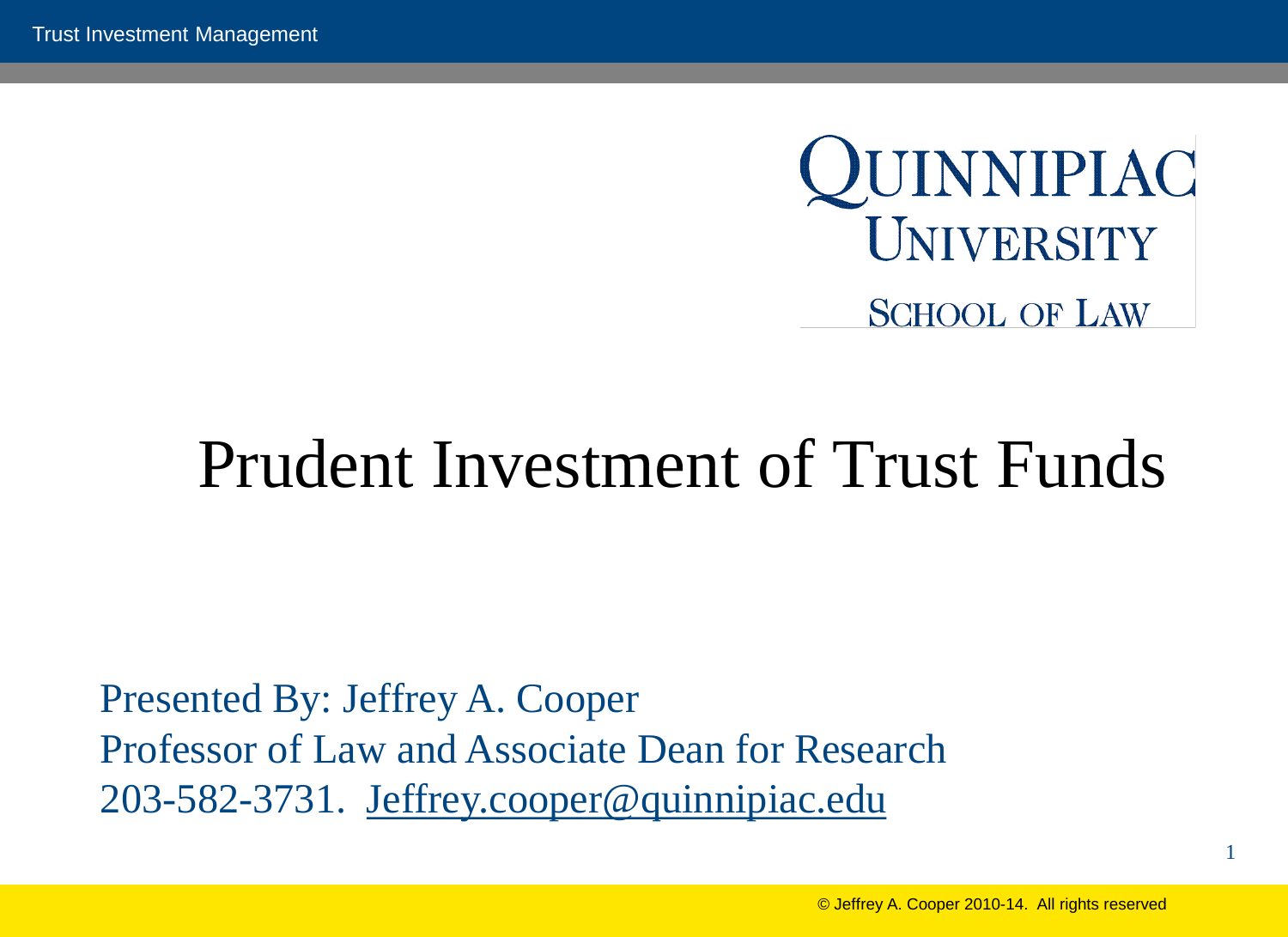## Goals:

Review Basic Investing and Principles of Portfolio Construction.

Understand How MPT, the UPIA, and the UTC Inform Trust Investing.

Consider Implications for Drafting and Administration.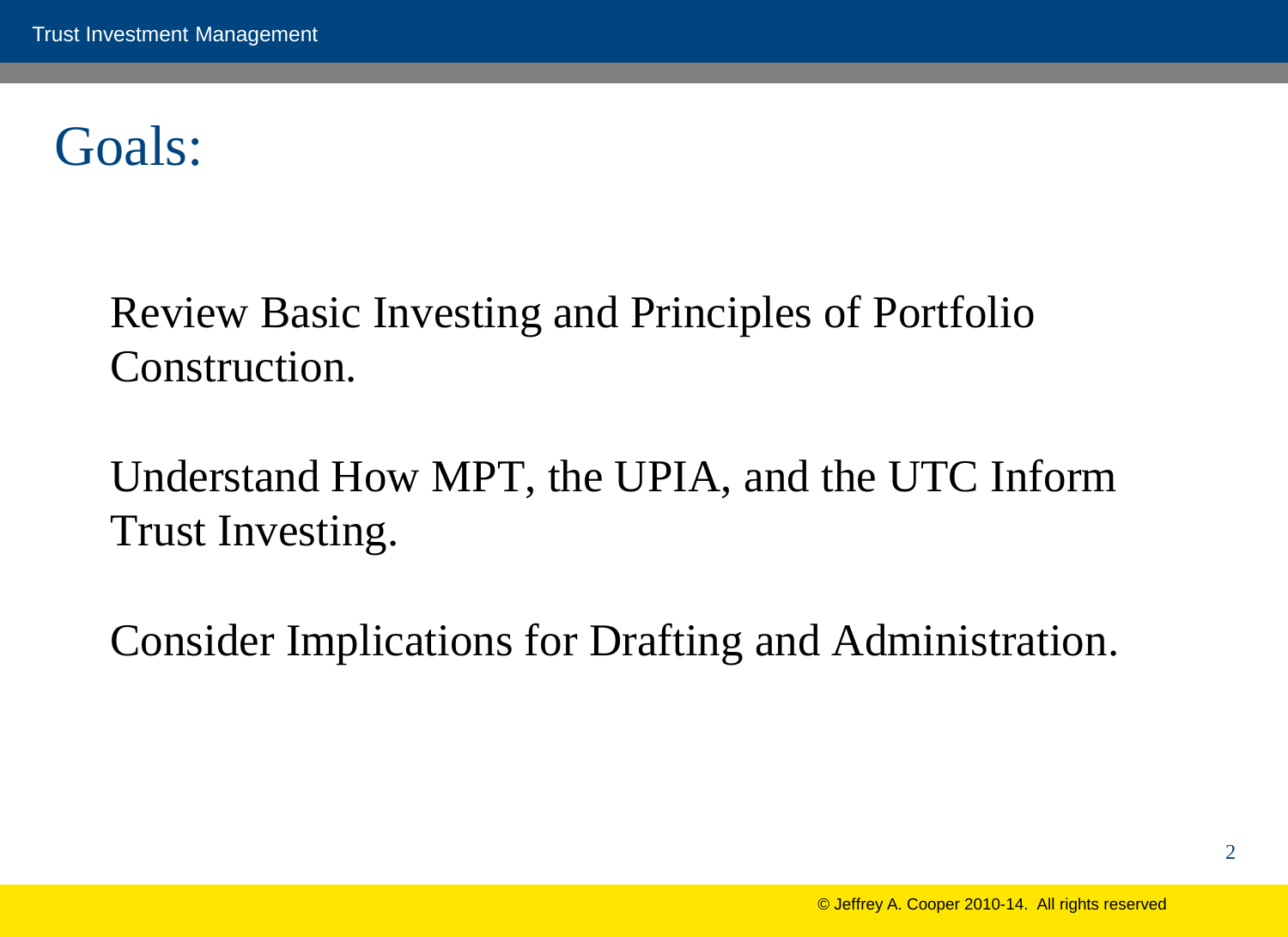*"There are three voices to which the fiduciary must listen: the settlor . . . the beneficiaries . . . and the market."\**

#### **Three competing forces in trust investing:**

- The primacy of the settlor's intent and the settlor's power to trump default law.
- The trustee's obligation to serve the needs of trust beneficiaries.
- The logic of Modern Portfolio Theory (MPT) as reflected in the Uniform Prudent Investor Act (UPIA)

\*Will of Dumont, 2004 WL 1468746 (N.Y. Sur.) at 5.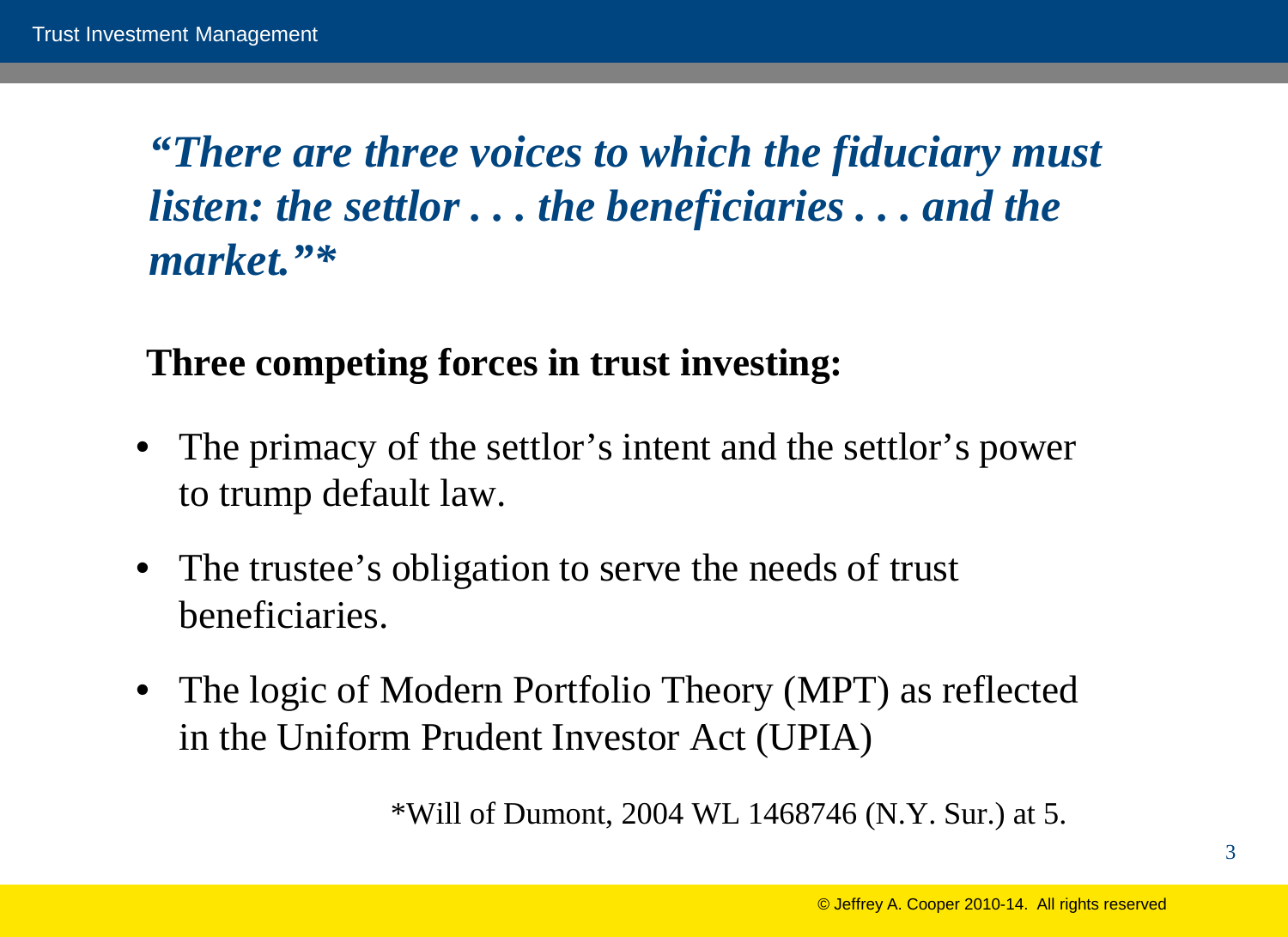# The (Very) Basics of Investing and Portfolio Construction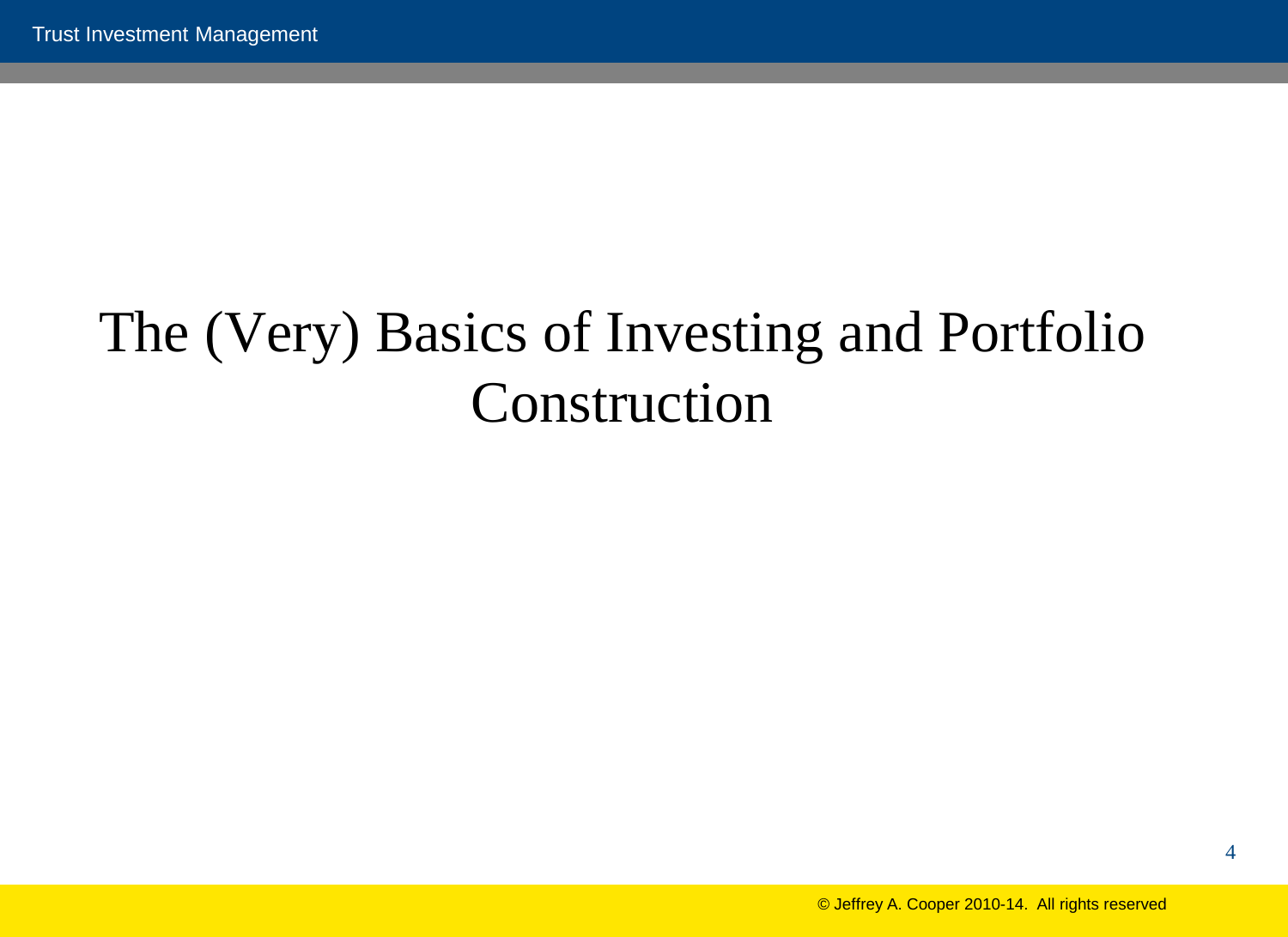# "This investor base is now purchasing mainly speculative meme stocks, call options, and cryptocurrencies…."

Vanda Research, March 2022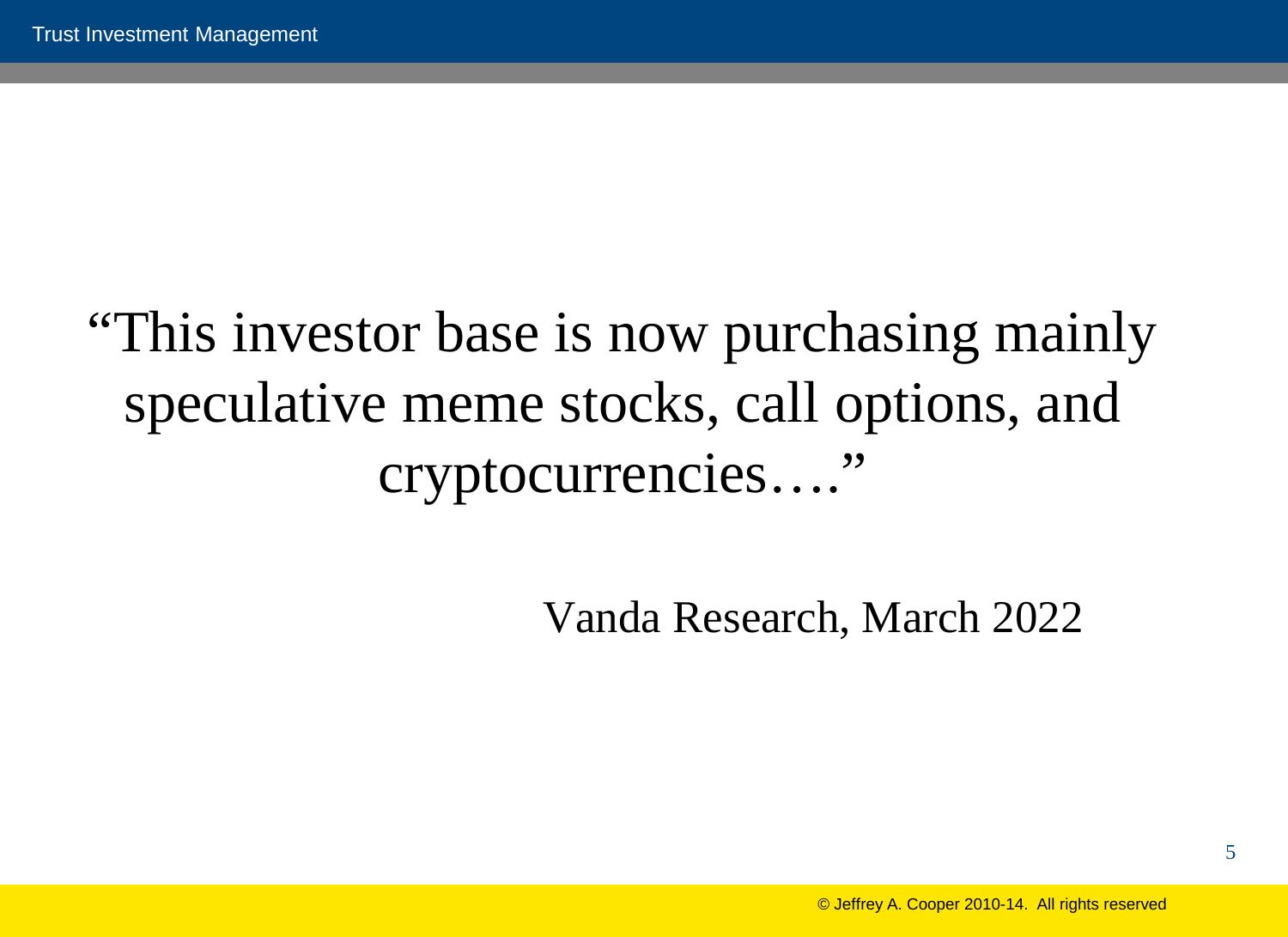#### Investments 101:

**Cash:** Safe, liquid, low-risk/low-return holding.

**Bonds:** Loans to companies, governments.

**Stocks:** Ownership in companies.

**Other Asset Classes: Real Estate, Commodities, "Alternative"** Investments", Hedge Funds (Long vs. Short), Options (Puts/Calls), Structured Products

**Key to Remember: Risk and Reward are correlated.** More risk typically equals more reward over the long-term. More risk also means more volatility. Consider time horizon and need for liquidity.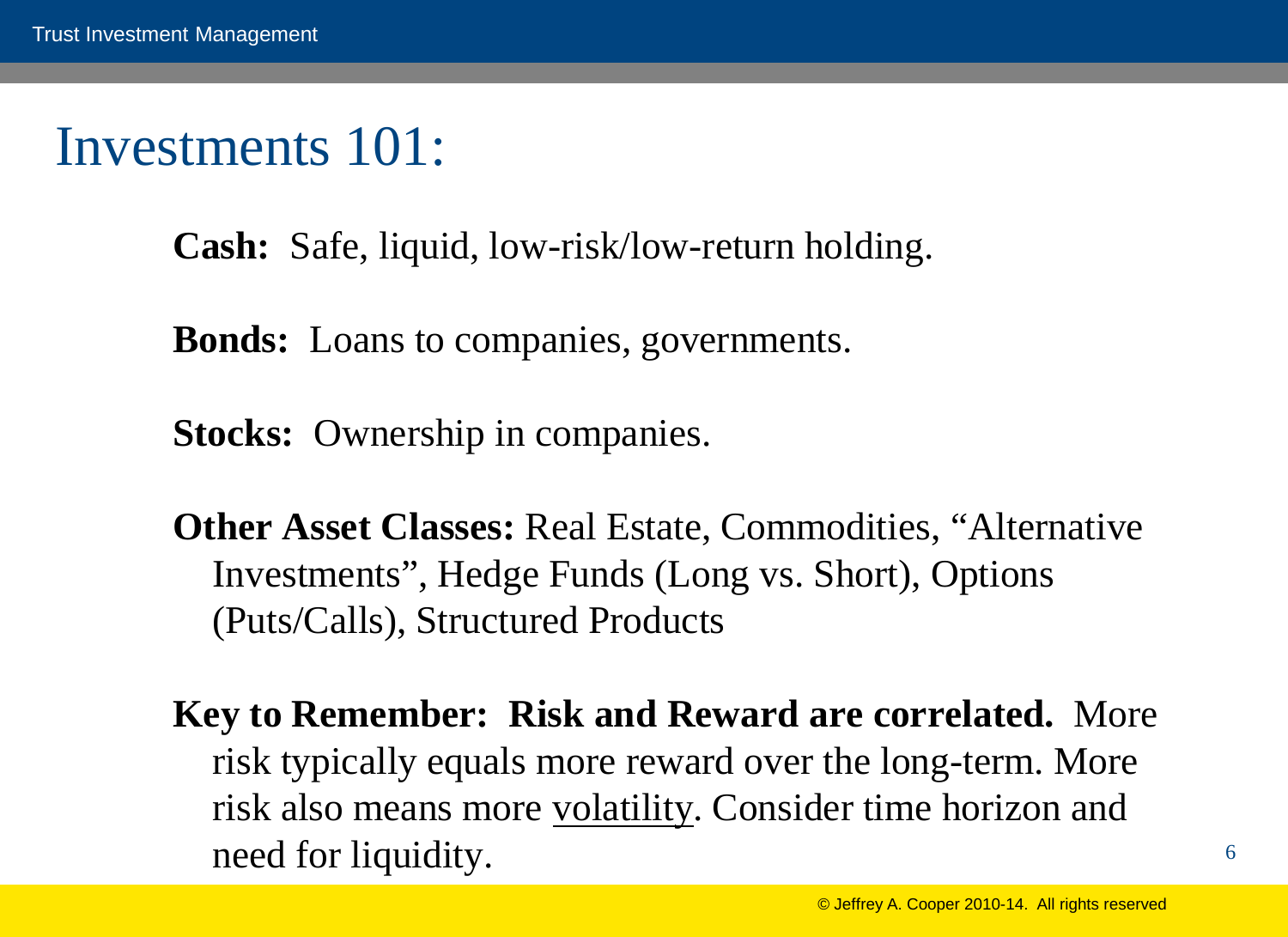#### Major Approaches to Investing

#### **Direct vs. Pooled Investing**

#### **Direct Investments**

Construct a portfolio of individual investments.

Affords greatest investment control but requires expertise to select investments and can be difficult to properly diversify.

#### **Pooled Investments**

Purchase Mutual Funds or Exchange-Traded Funds (ETFs).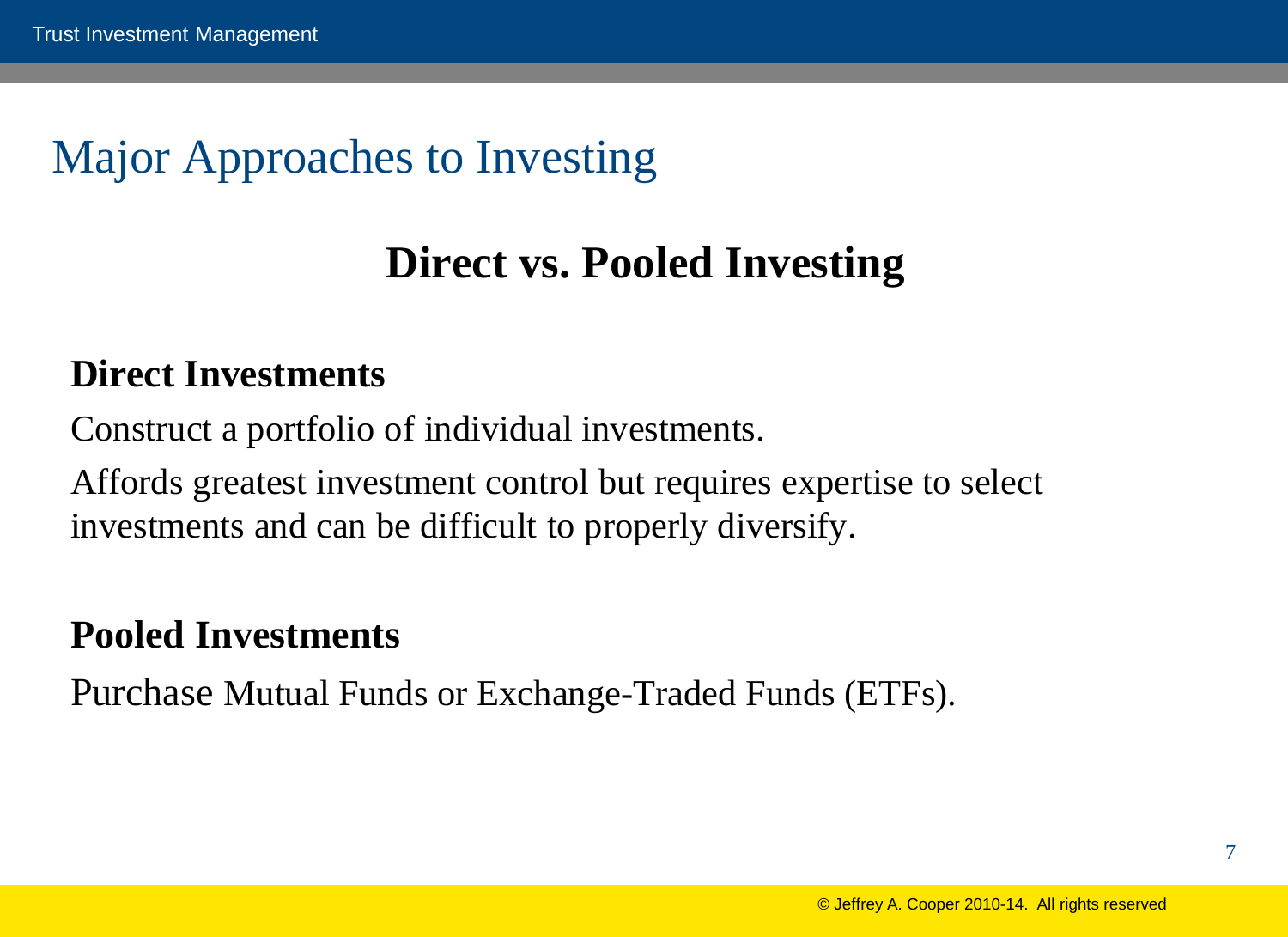#### Major Approaches to Investing

#### **Active vs. Passive Investing**

#### **Active Investment:**

Rely on manager expertise to select specific investments. Try to outperform the market through wise selections. *Try to generate "Alpha."*

#### **Passive Investing:**

Don't try to outperform a given market or sector, just try to replicate it. "Index investing."

Typically less expensive than active investing.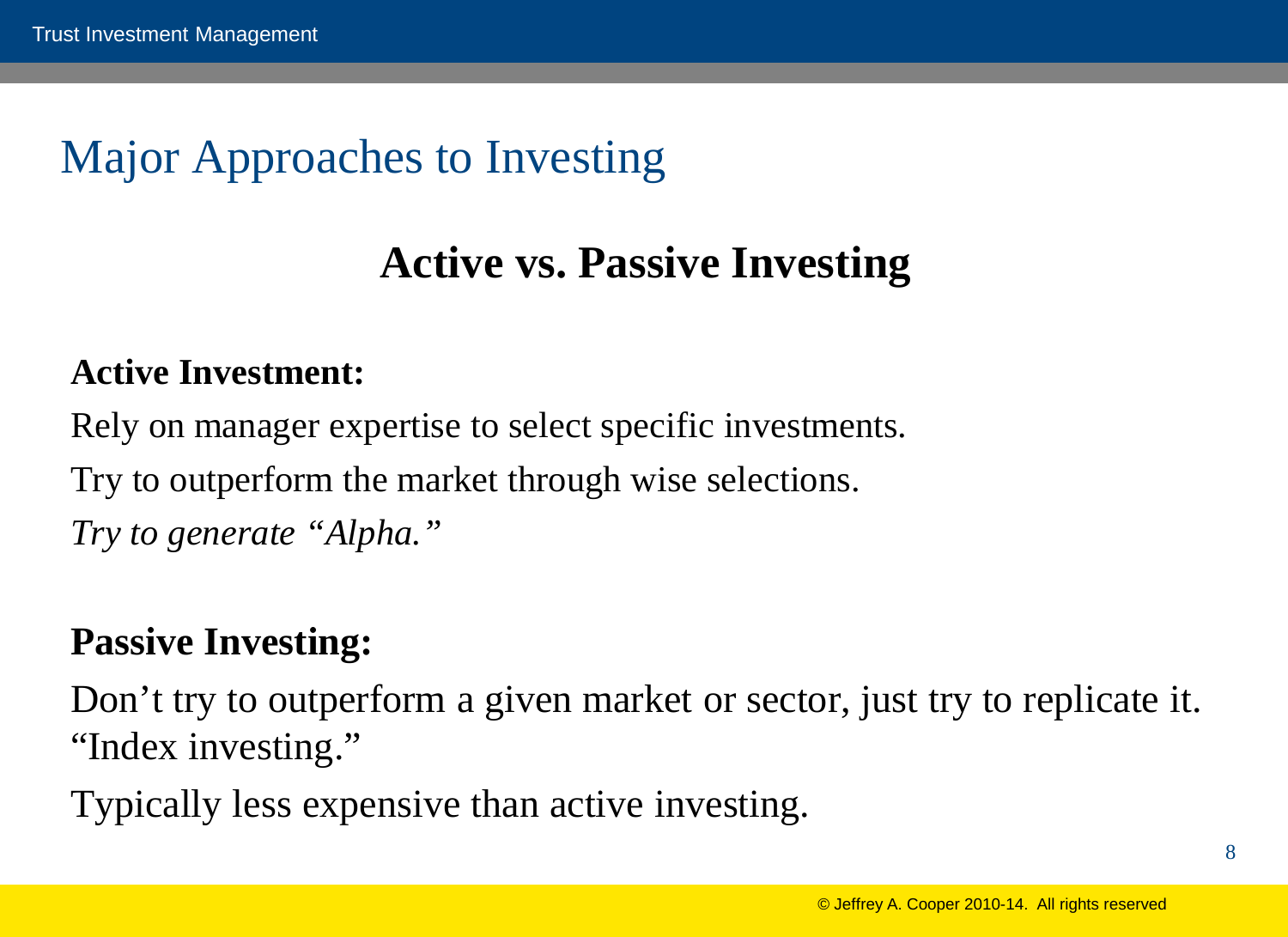#### A Simplified Trust Investment Process:

**Step 1:** Gather information about trust, beneficiaries.

**Step 2:** Establish investment goals and policy for trust, including asset allocation. ("Investment Policy Statement")

**Step 3:** Evaluate and select specific investments, managers, funds to implement asset allocation and strategy.

**Step 4:** Monitor performance, rebalance portfolio.

**Step 5:** Repeat steps 1 through 4, again and again.

9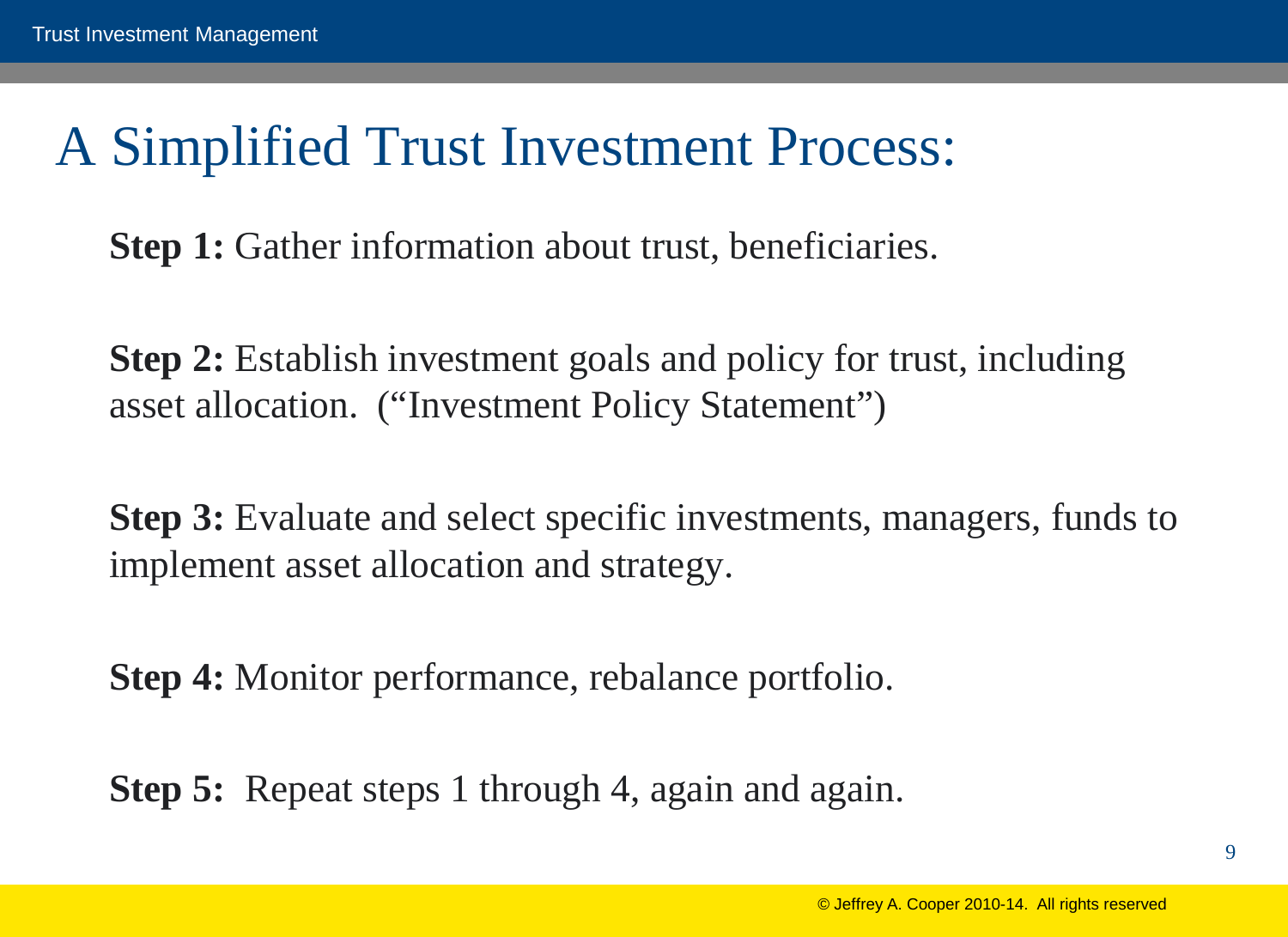## Understanding the Governing Law:

# The UPIA

## (and its friends MPT and diversification)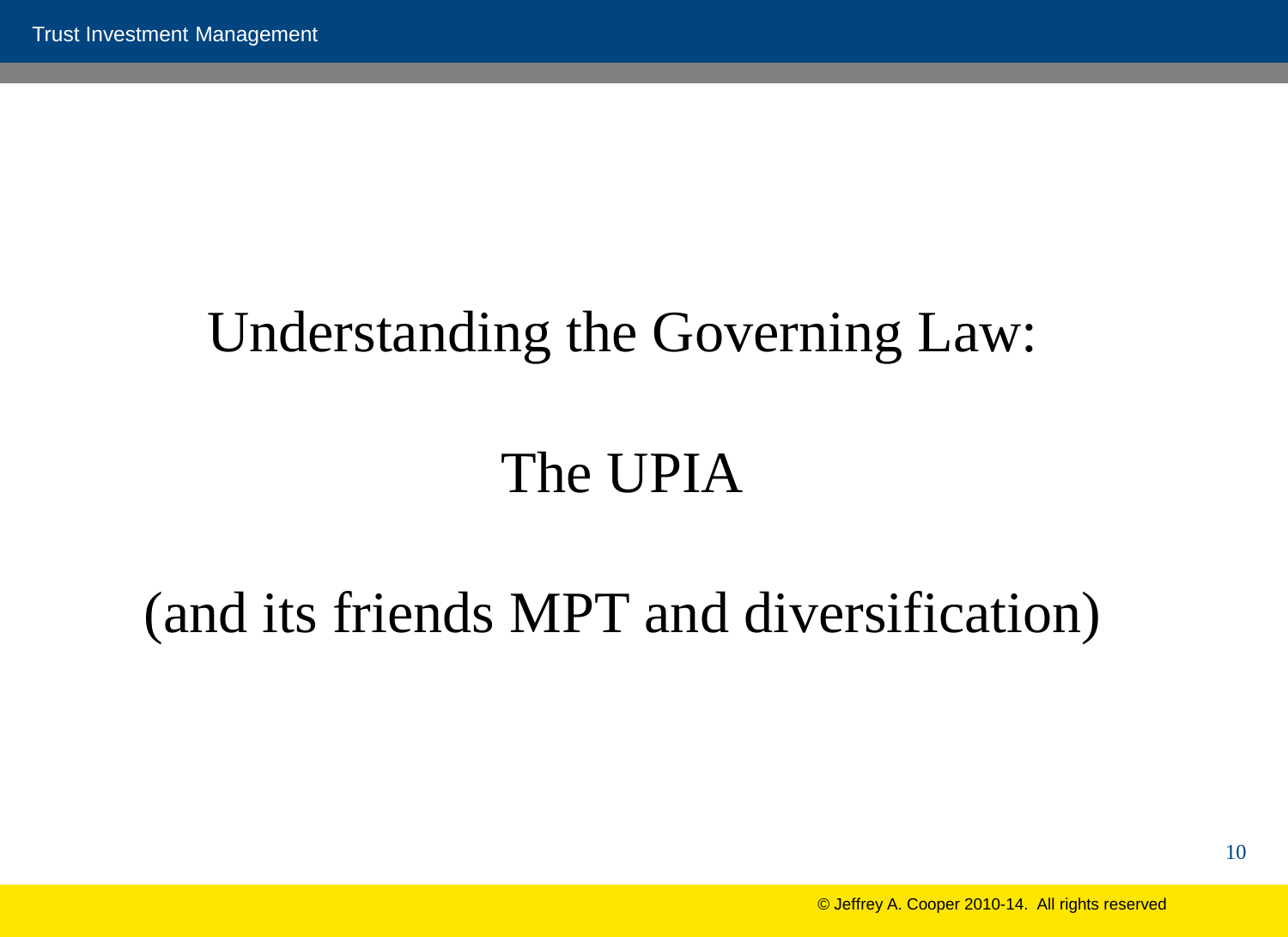## Modern Portfolio Theory

- Modern trust investment law is grounded in Modern Portfolio Theory ("MPT").
- MPT introduced by Harry Markowitz with his 1952 article "Portfolio Selection."
- Markowitz, Merton Miller and William Sharpe shared 1990 Nobel Prize in Economics for their work related to MPT.
- Other Nobel Prizes related to MPT: Franco Modigliani (1985), Robert C. Merton (1997), and Myron S. Scholes (1997).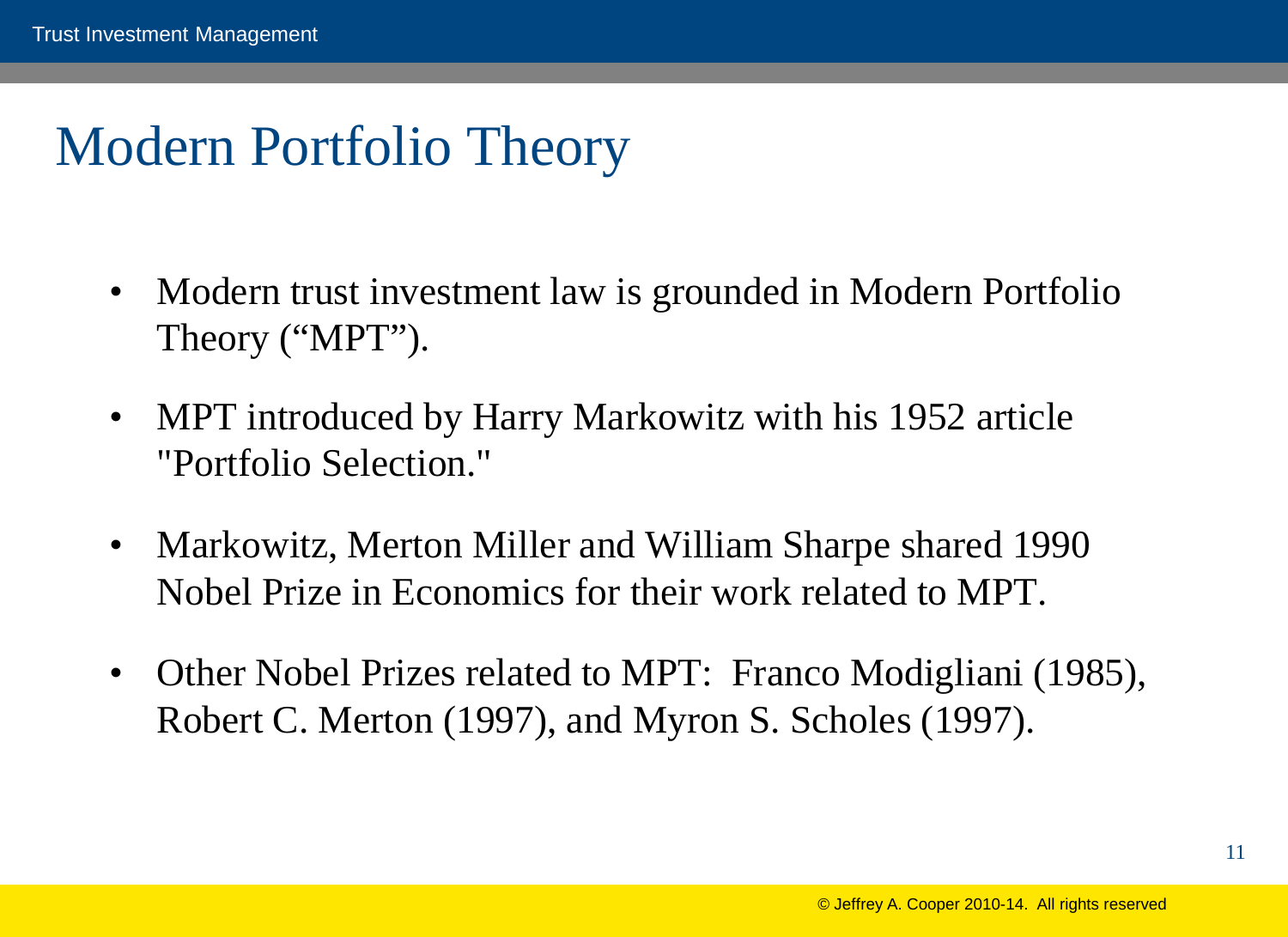## THE UPIA

Adopted in nearly every U.S. jurisdiction

Establishes the appropriate standard of care as that of a prudent investor and directs a fiduciary to:

- Adopt an overall investment strategy with suitable risk and return objectives.
- Manage costs.
- Diversify… "unless the trustee reasonably determines that, because of special circumstances, the purposes of the trust are better served without diversifying."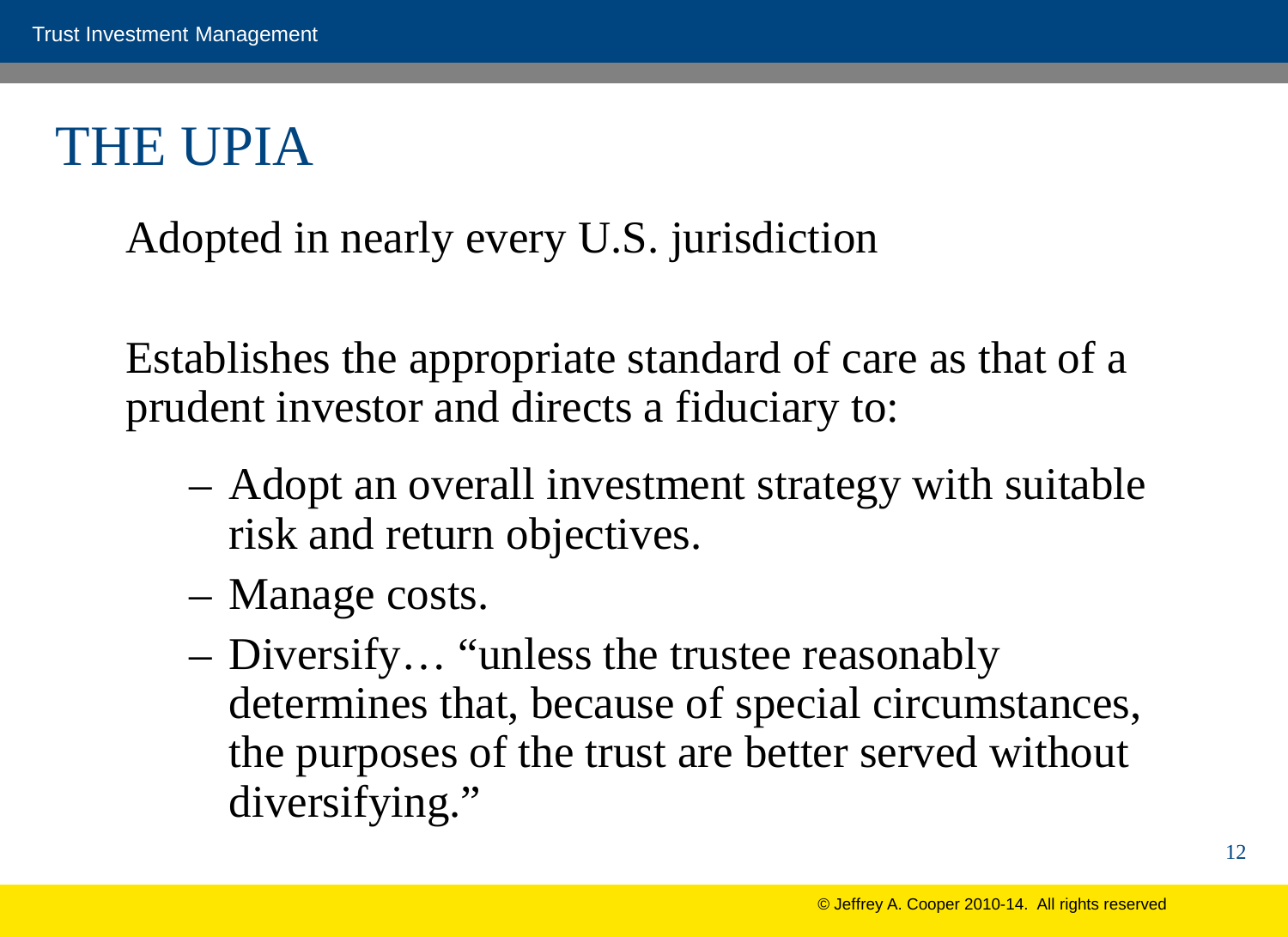# A Deeper Dive: Diversification

- Modern portfolio theory recognizes different types of risk.
	- "market" risk
	- "industry" risk
	- "company-specific" risk
- The market doesn't compensate those who take companyspecific risk.
- A prudent investor avoids company-specific risk.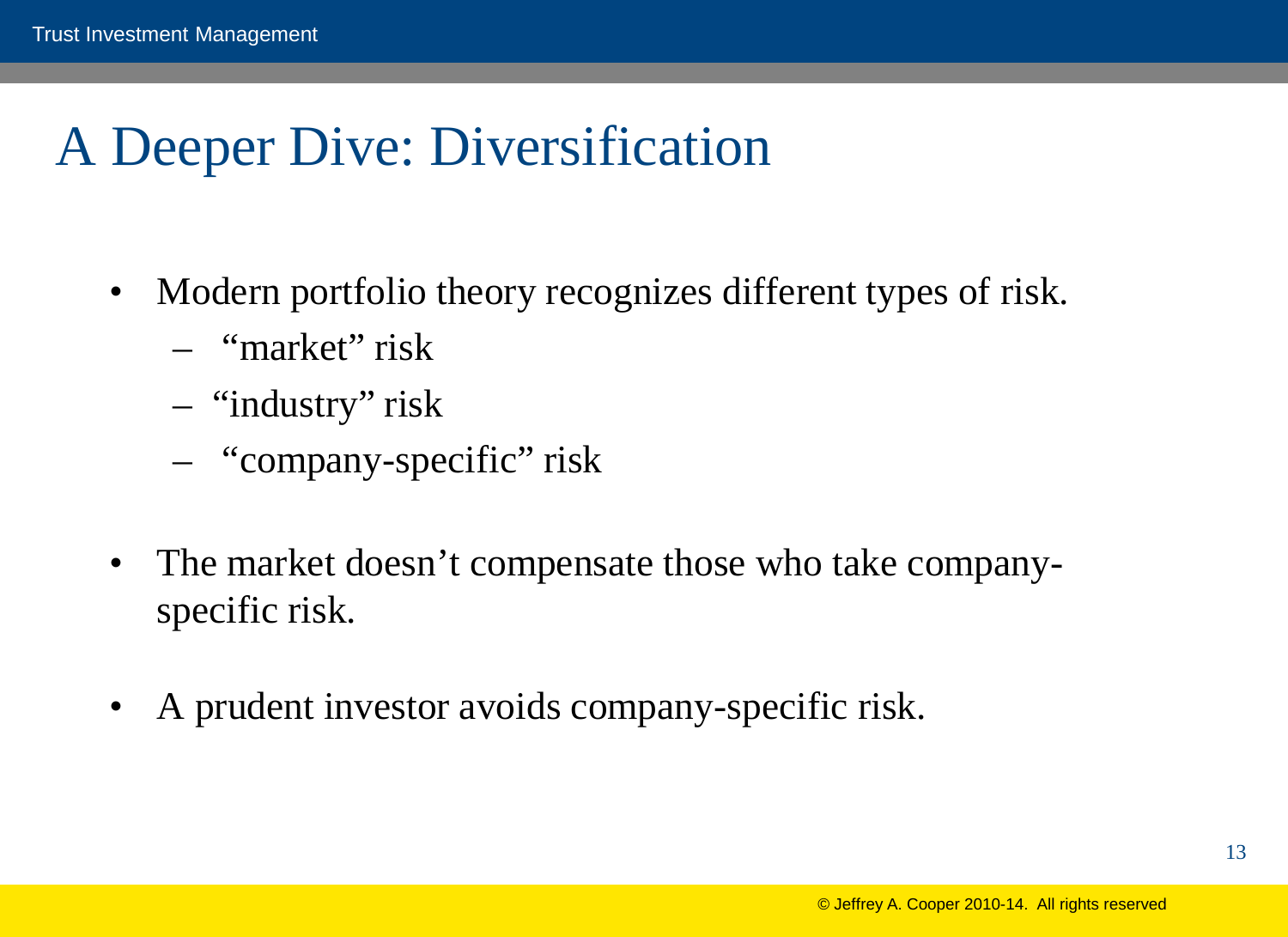# Diversifying a Stock Portfolio:

- Assume settlor was an executive who owned a large block of ExxonMobil stock and left it in trust. Identify:
	- "market" risk
	- "industry" risk
	- "company-specific" risk ("firm" risk)
- Should the trustee diversify to avoid company-specific risk? How?
- But what about the exception: "unless the trustee reasonably determines that, because of special circumstances, the purposes of the trust are better served without diversifying?"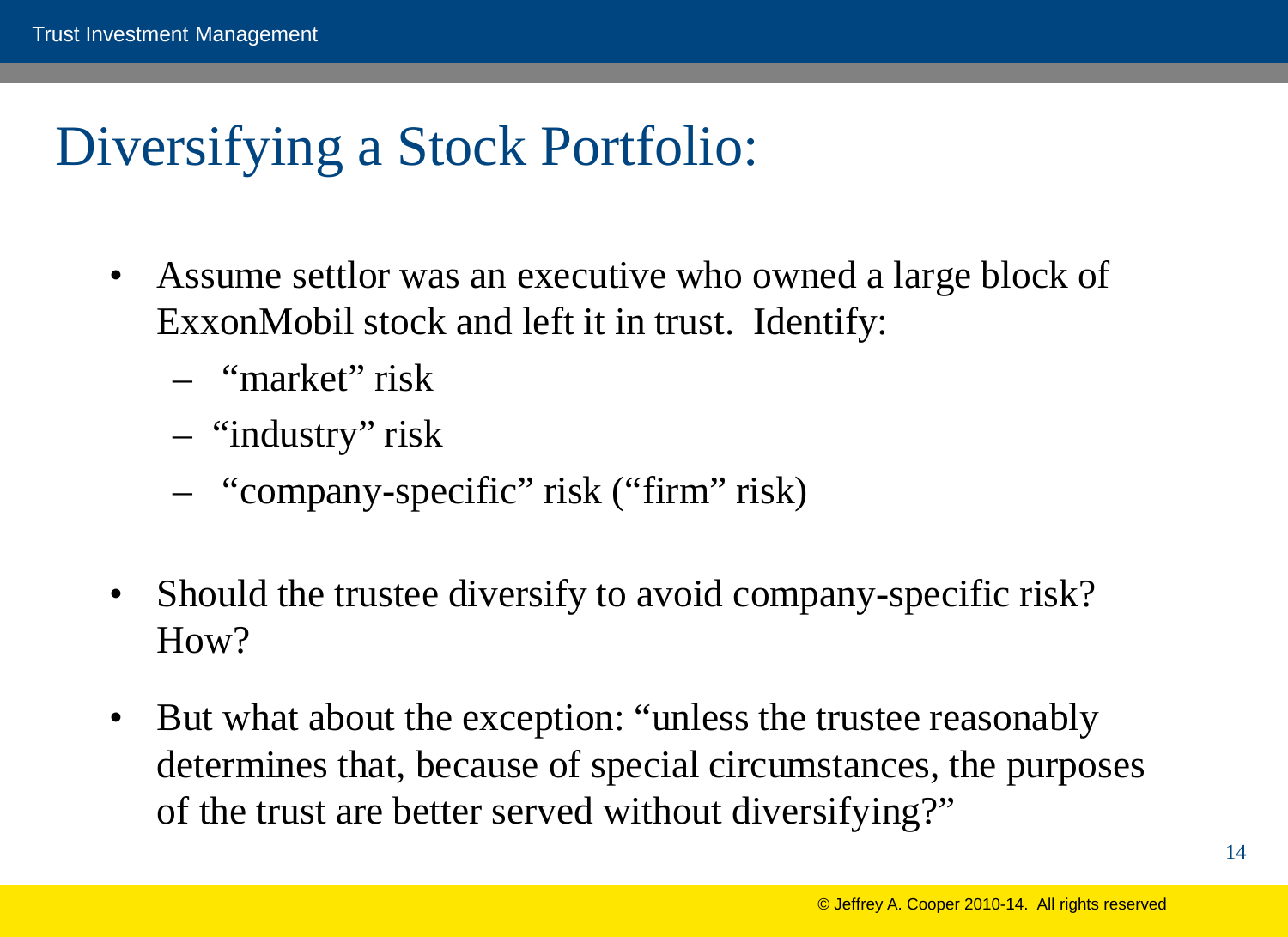#### A Real World Example:

Estate of Janes ("Janes") 681 N.E.2d 332 (New York Court of Appeals 1997)

\$3,500,000 estate 70%+ Kodak stock Stock drops from \$135 at date of death to \$47 per share

Did the general "duty to diversify" apply? What did Trustee do "wrong?"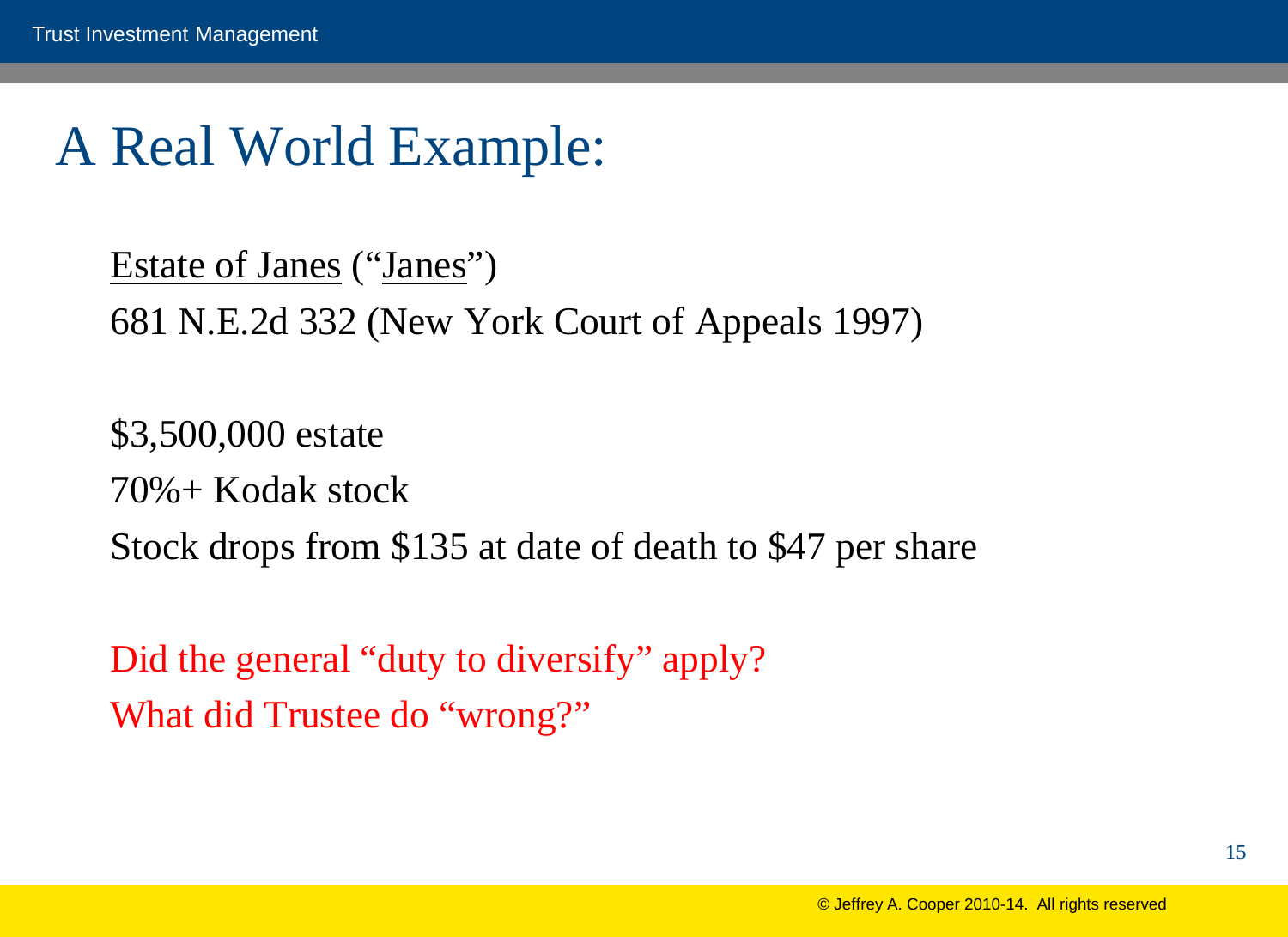#### Other Oft-Cited Results

• Estate of Rowe ("Rowe")

– 712 N.Y.S.2d 662 (N.Y.A.D. 2000) (IBM stock)

Estate of Saxton ("Saxton")

– 712 N.Y.S.2d 225 (N.Y.A.D. 2000) (IBM stock)

- Estate of Dumont ("Dumont")
	- 791 N.Y.S.2d 868 (N.Y.Sur. 2004); 809 N.Y.S.2d 360 (N.Y.A.D. 2006) (Kodak stock)
- Wood v. U.S. Bank, N.A ("Wood")
	- 160 Ohio App.3d 831 (Ohio App. 1 Dist. 2005) (Firstar stock)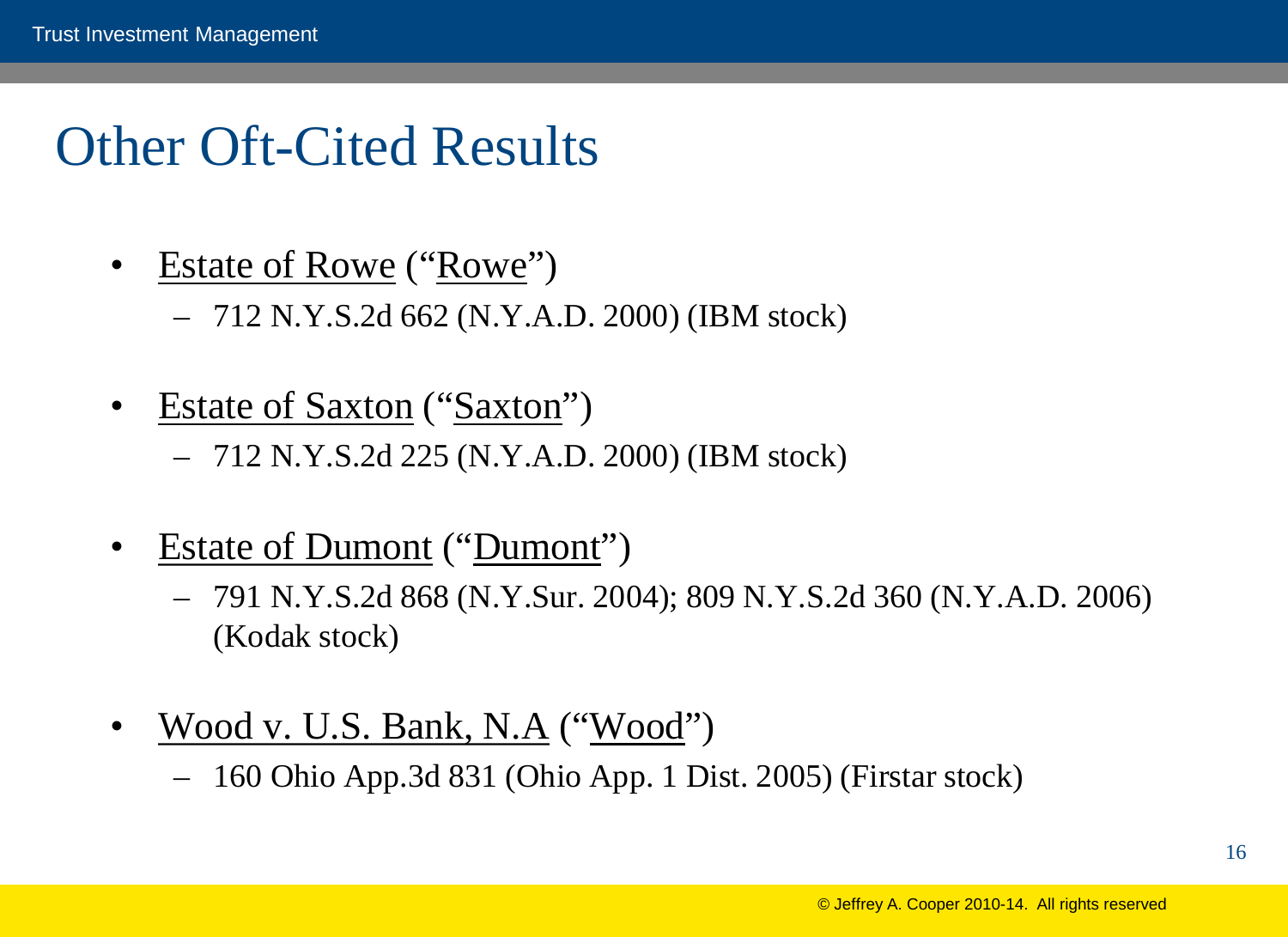#### Towards Better Results

What May Have Happened in these Cases?

- Poor fiduciary practices.
- Tension between a settlor's autonomy to trump default fiduciary law and academic support for the prudence of diversification.
- Settlors failing to explicitly address issues of trust investing.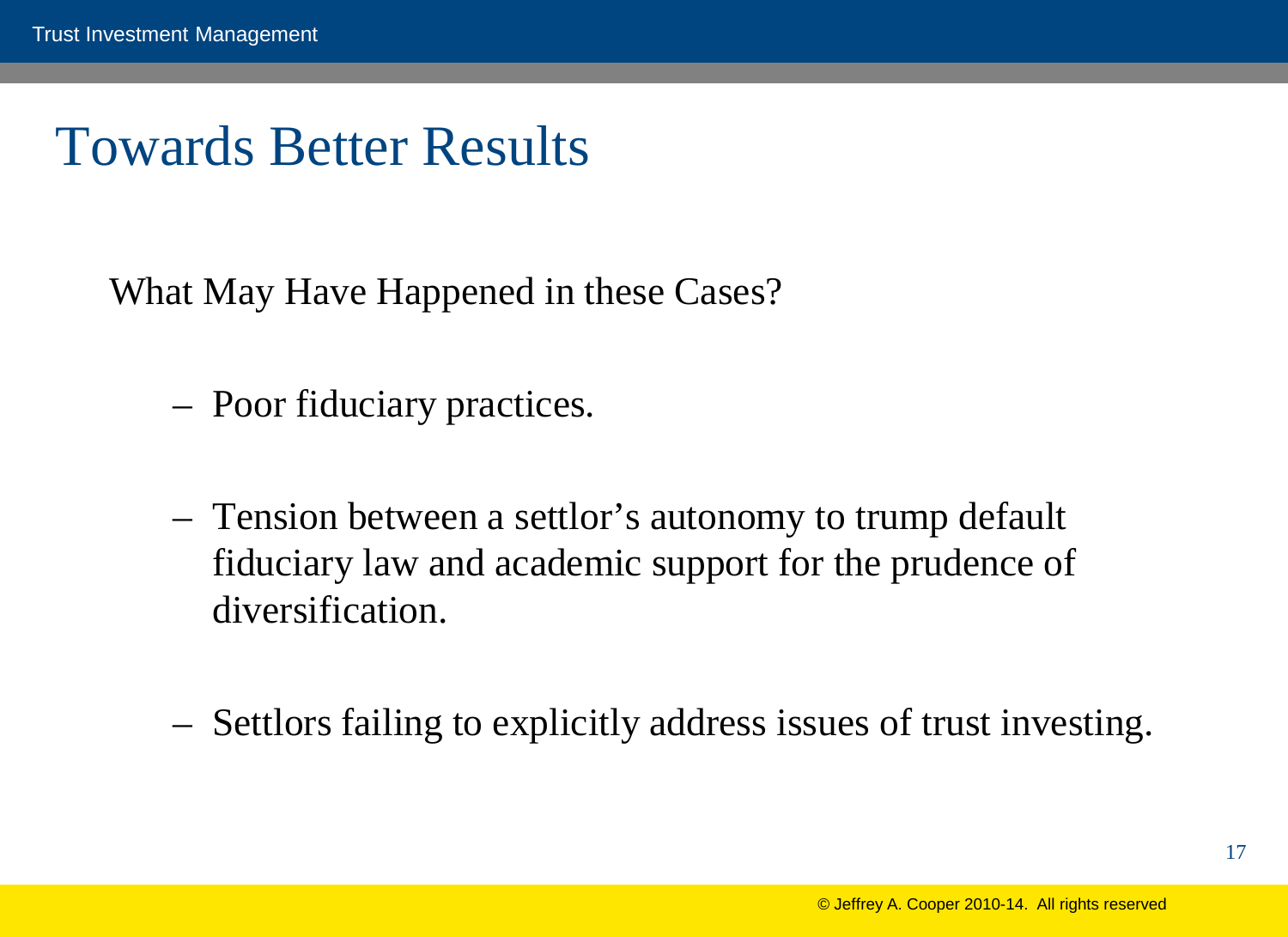## A New Conflict

## Default Law or Something More?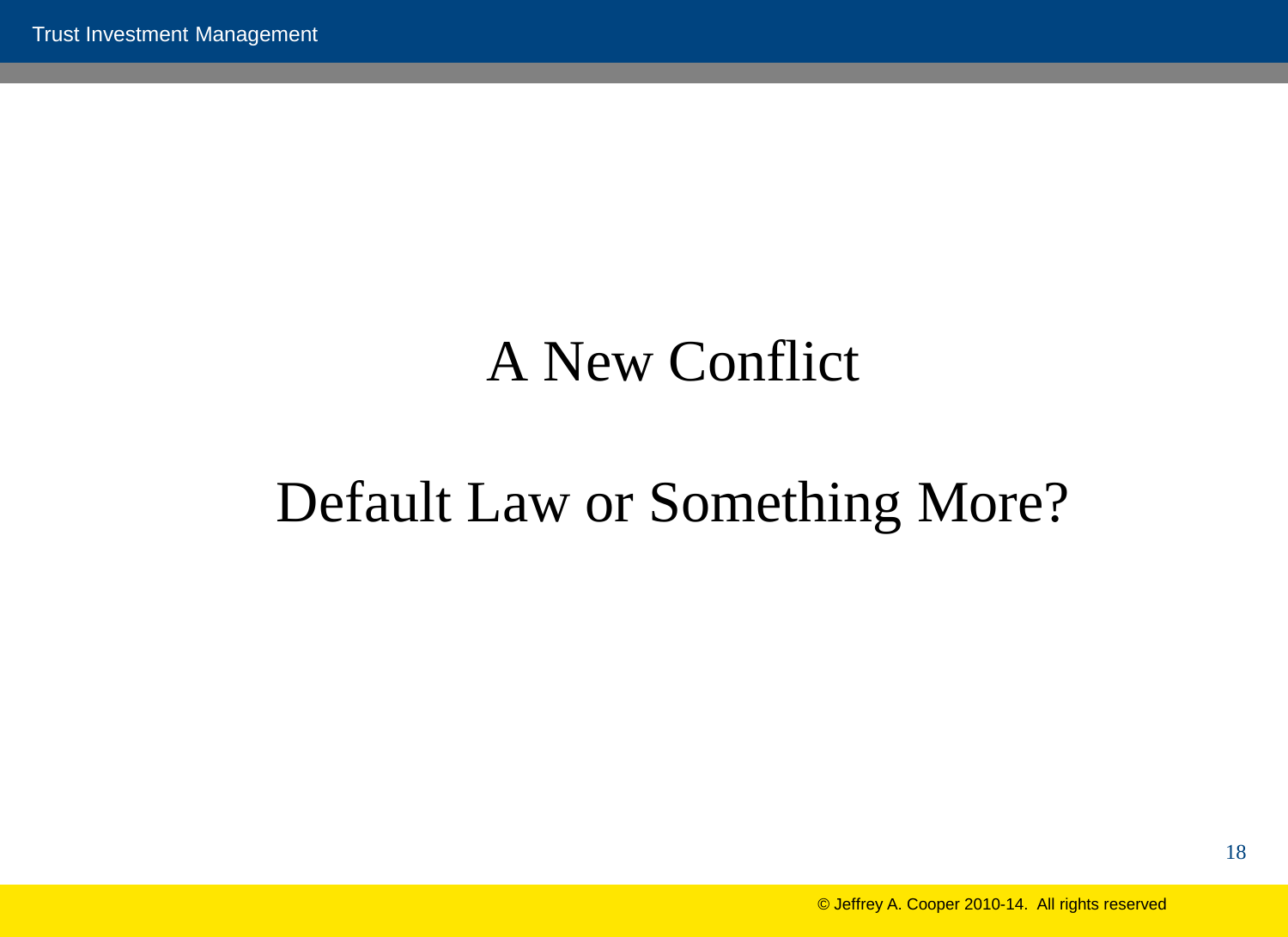#### Diversification Under the UPIA

"A trustee shall diversify the investments of the trust unless the trustee reasonably determines that, because of special circumstances, the purposes of the trust are better served without diversifying." UNIF. PRUD. INV. ACT § 3.

"The prudent investor rule, a default rule, may be expanded, restricted, eliminated, or otherwise altered by the provisions of a trust. A trustee is not liable to a beneficiary to the extent that the trustee acted in reasonable reliance on the provisions of the trust." UNIF. PRUD. INV. ACT § 1(b).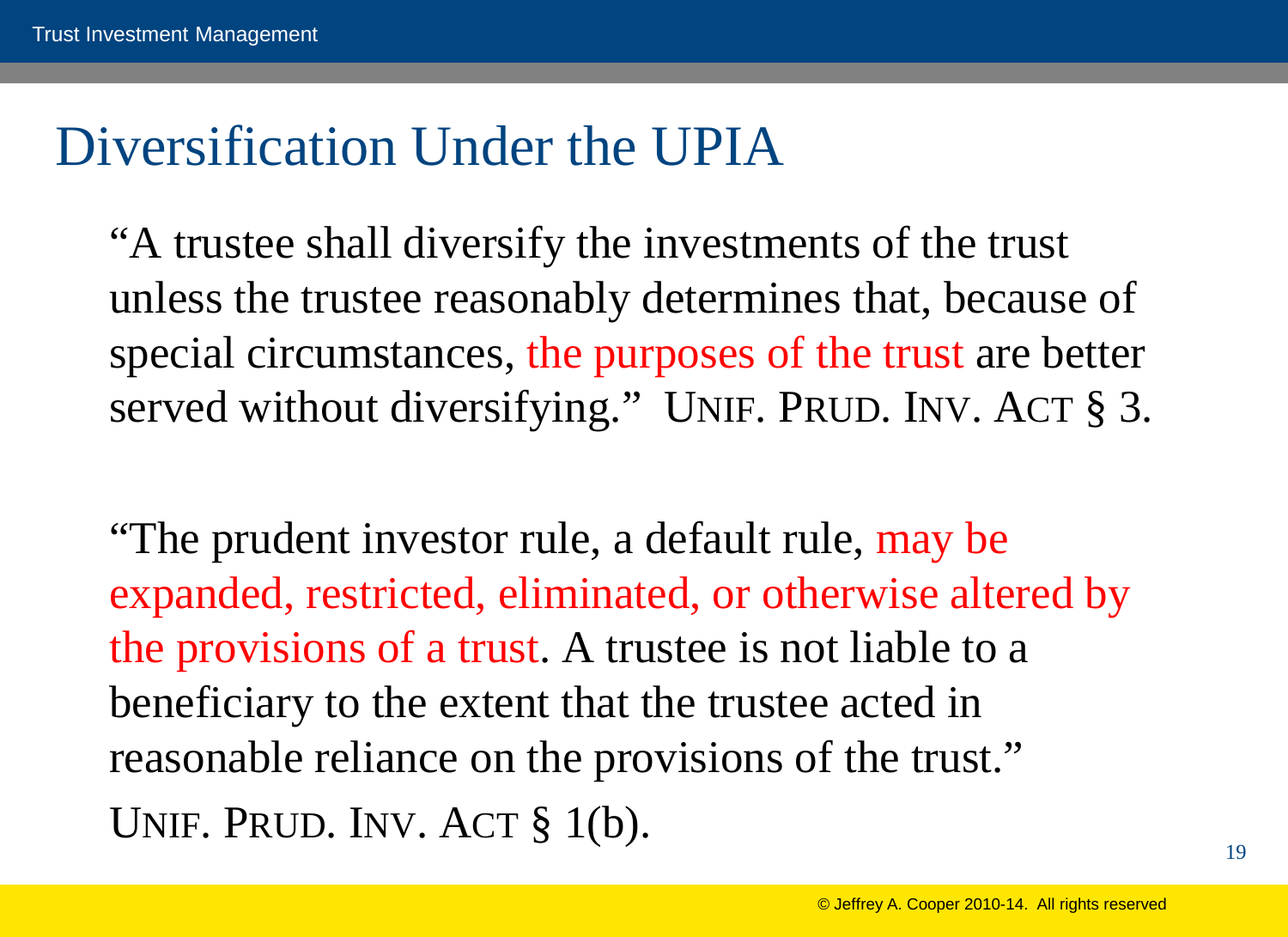#### But, Consider the UTC

"A trust and its terms must be for the benefit of its beneficiaries." U.T.C. § 404 (2004).

"The terms of a trust prevail over any provision of this [Code] except … the requirement that a trust and its terms be for the benefit of its beneficiaries, and that the trust have a purpose that is lawful, not contrary to public policy, and possible to achieve." U.T.C. § 105(b)(3) (2004).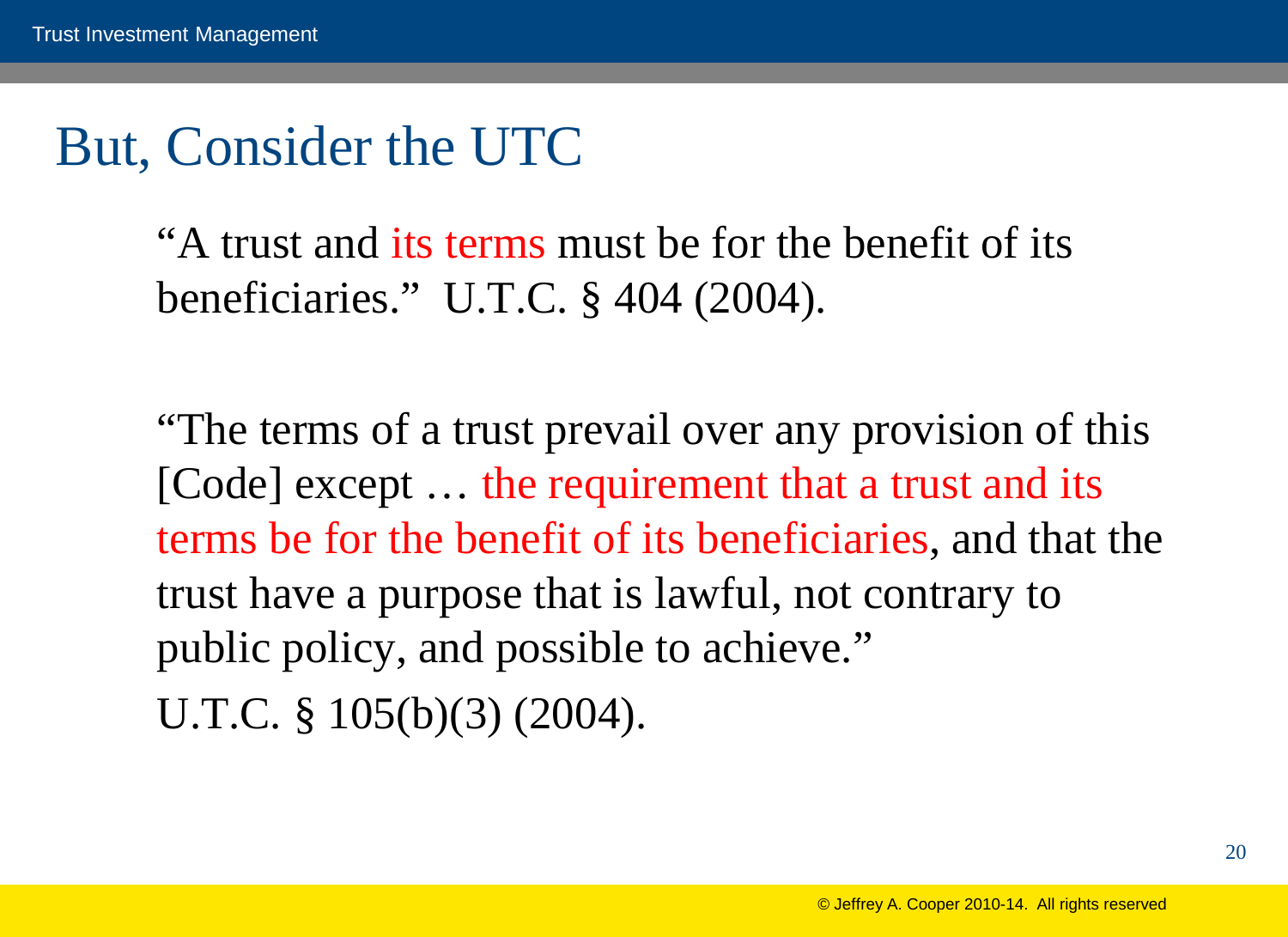#### One View of the Future

John H. Langbein, *Mandatory Rules in the Law of Trusts*, 98 NW. U. L. REV. 1105 (2004):

- The UTC codifies an "objective standard" which "sets outer limits on the settlor's power to abridge the default law"
- The UTC's formulation is an "intent-defeating" one which serves "an anti-dead-hand policy."
- In the future… I believe that the benefit-the-beneficiaries rule will set limits upon a more common form of settlor direction, the value-impairing investment instruction."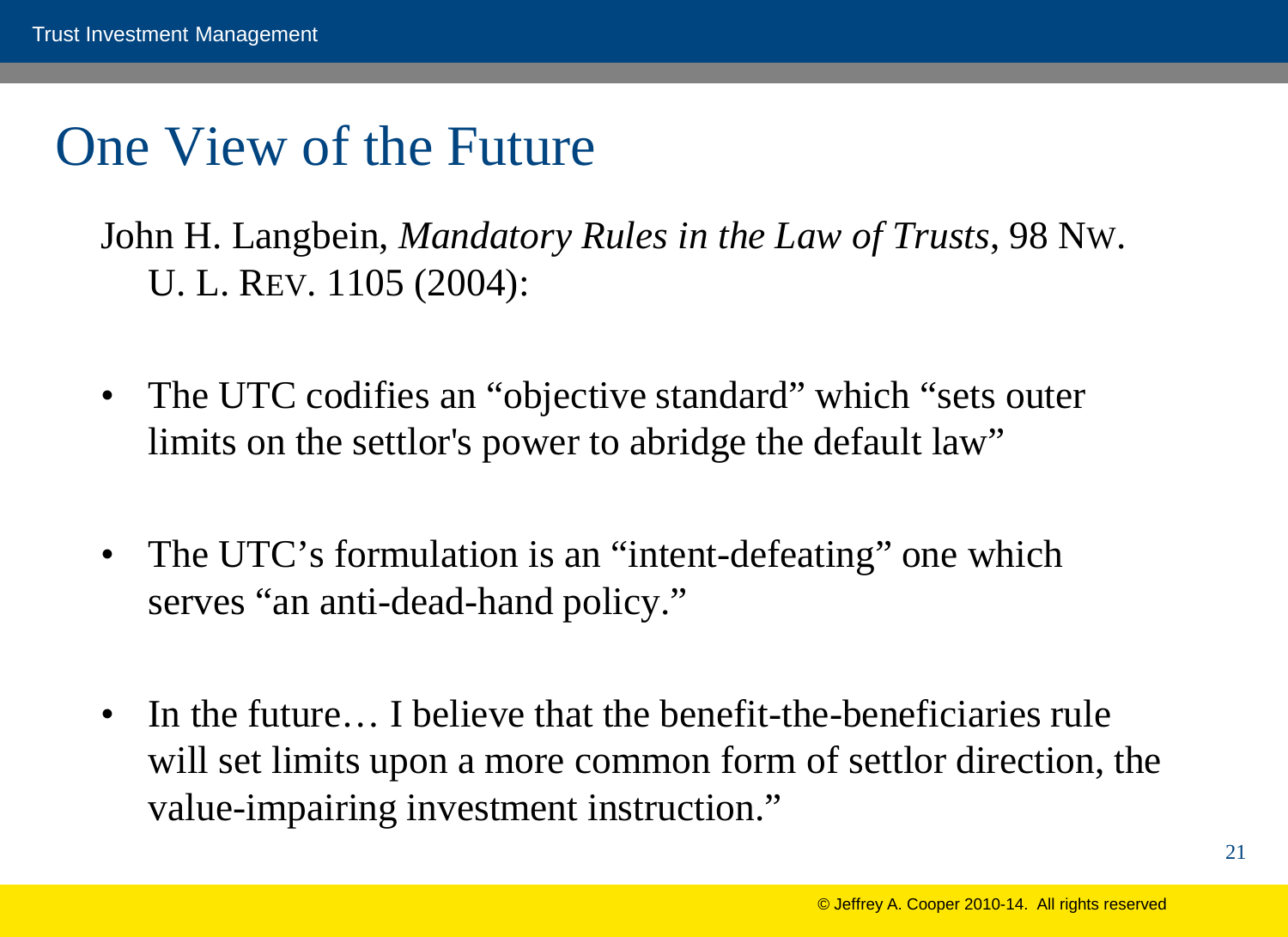## A Second View of the Future

Jeffrey A. Cooper, *Empty Promises: Settlor's Intent, the Uniform Trust Code, and the Future of Trust Investment Law,* 88 B.U. L. Rev. 1165 (2008):

- "Emerging rule" introduces significant confusion into the clear legal regime established by the UTC and UPIA.
- Accords too little deference to a settlor's unique vision and clear directives.
- Undermines crucial interpersonal and tax-planning elements of modern estate planning.
- Mandatory rule will encourage forum-shopping and undesirable estate planning.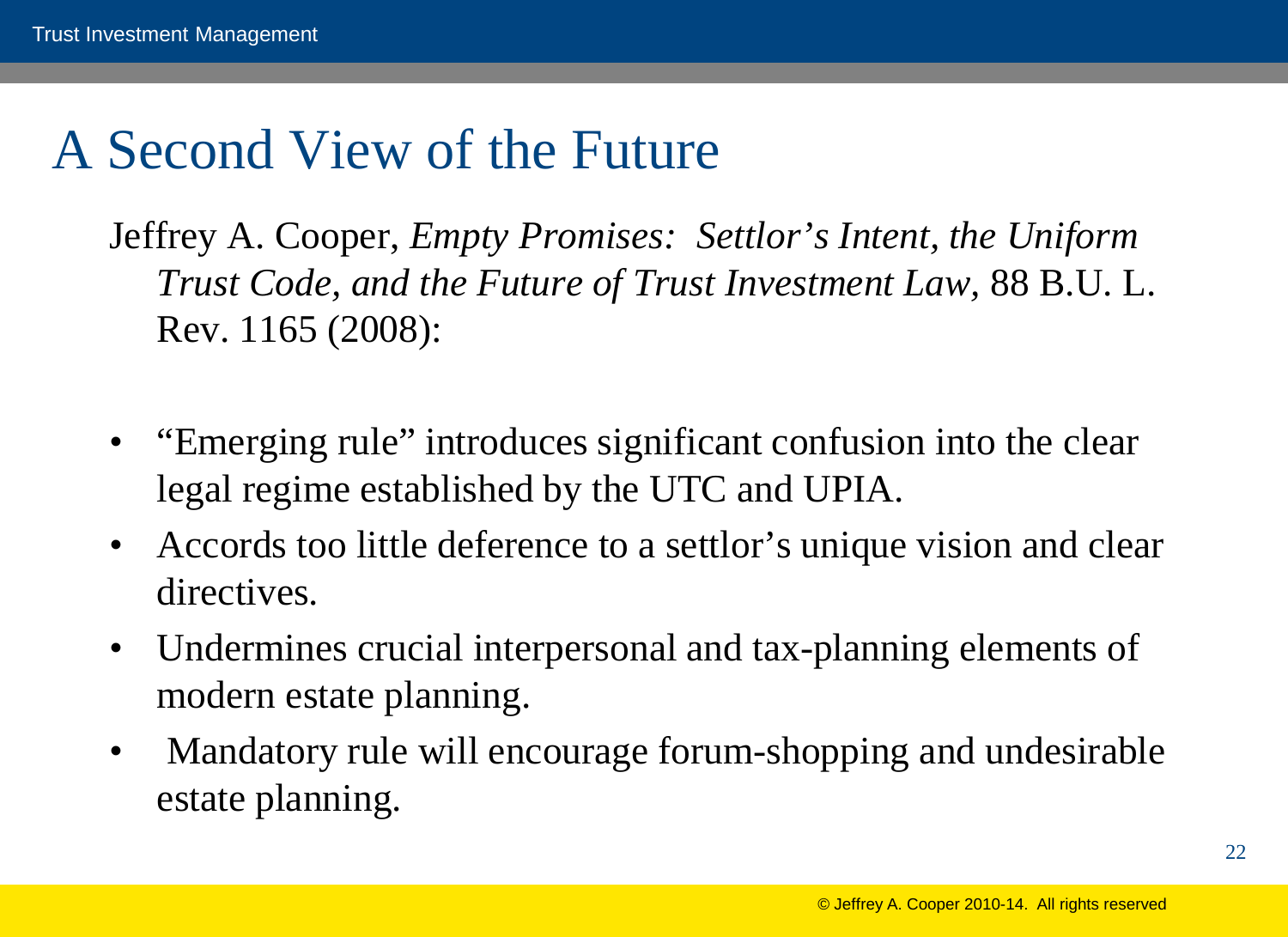# Continuing the Dialogue:

John H. Langbein, *Burn The Rembrandt?: Trust Law's Limits on the Settlor's Power to Direct Investments* 90 B.U. L. Rev. 375 (2010):

• "The UTC is not the radical and worrisome innovation that Cooper paints it to be, but is in fact a modest and helpful clarification of a longstanding and wholly benign rule of trust law."

Jeffrey A. Cooper, *Shades of Gray: Applying the Benefit-the-Beneficiaries Rule to Trust Investment Directives,* 90 B.U. L. Rev. 2383 (2010).

Jeffrey A. Cooper, *Dead Hand Investing: The Enforceability of Trust Investment Directives,* 37 ACTEC L. J. 365 (2011).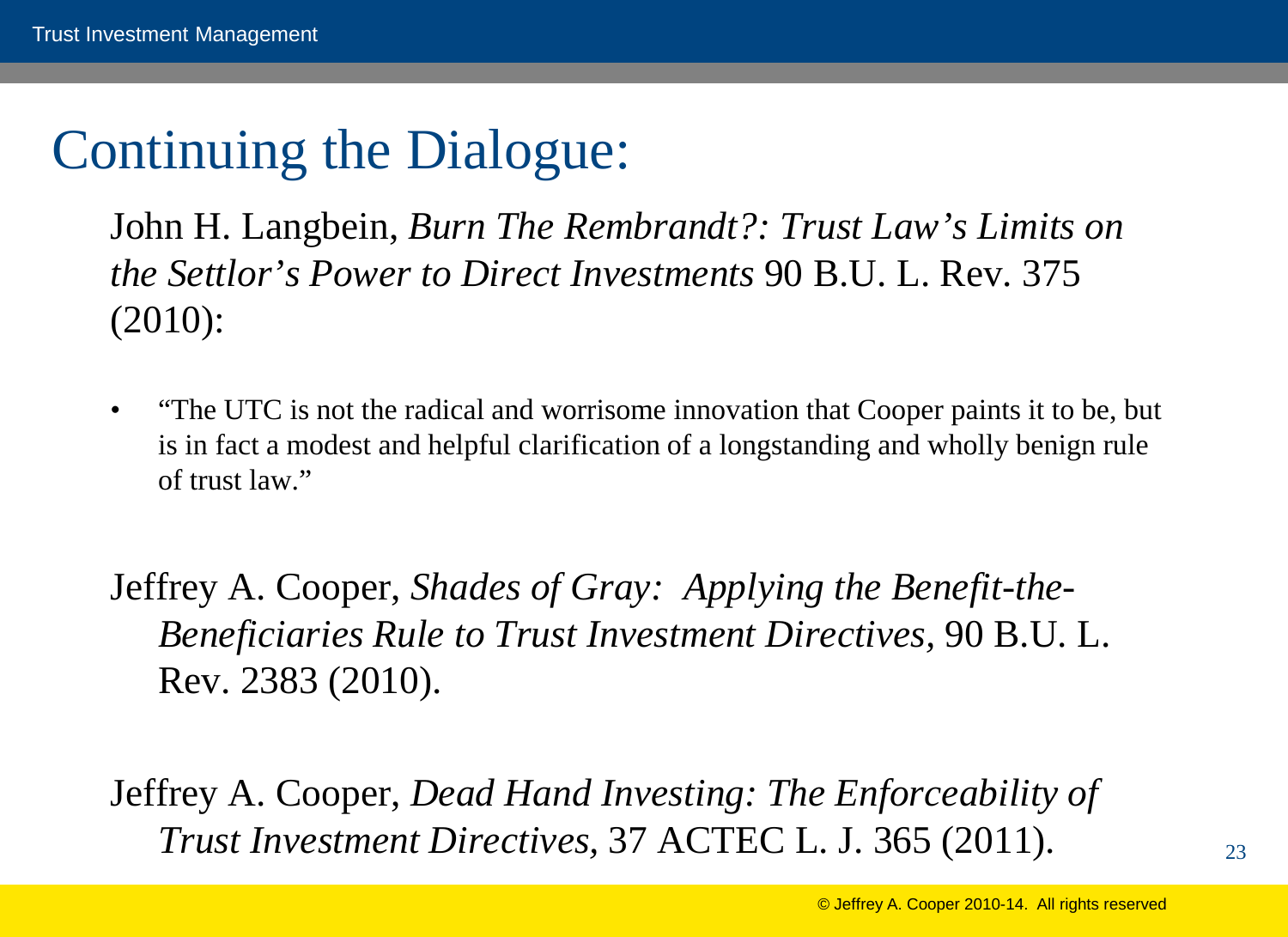#### Legislative Responses:

#### UTC VERSION:

"the requirement that a trust and its terms be for the benefit of its beneficiaries, and that the trust have a purpose that is lawful, not contrary to public policy, and possible to achieve."

#### NEW HAMPSHIRE VERSION

"the requirement that a trust and the terms of that trust be for the benefit of its beneficiaries as their interests are defined under the terms of the trust, and that the trust have a purpose that is lawful, not contrary to public policy, and possible to achieve."…

"For the purposes of determining the benefit of the beneficiaries, the settlor's intent as expressed in the terms of the trust shall be paramount."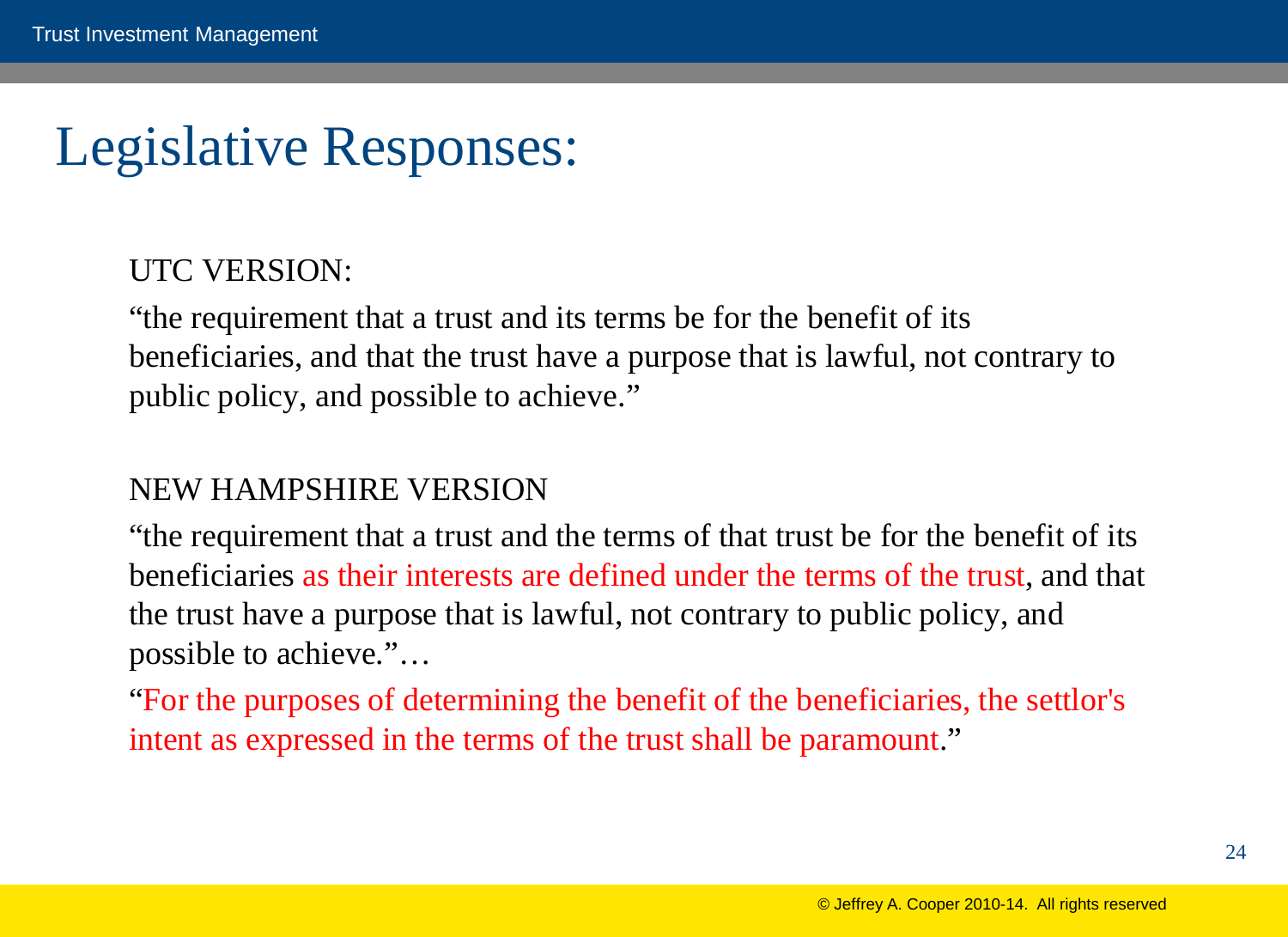#### Other New England UTC Enactments:

#### UTC VERSION (404):

"A trust may be created only to the extent its purposes are lawful, not contrary to public policy, and possible to achieve. A trust and its terms must be for the benefit of its beneficiaries."

ME, VT: Enacted as above.

MA, CT "A trust may be created only to the extent its purposes are lawful and not contrary to public policy."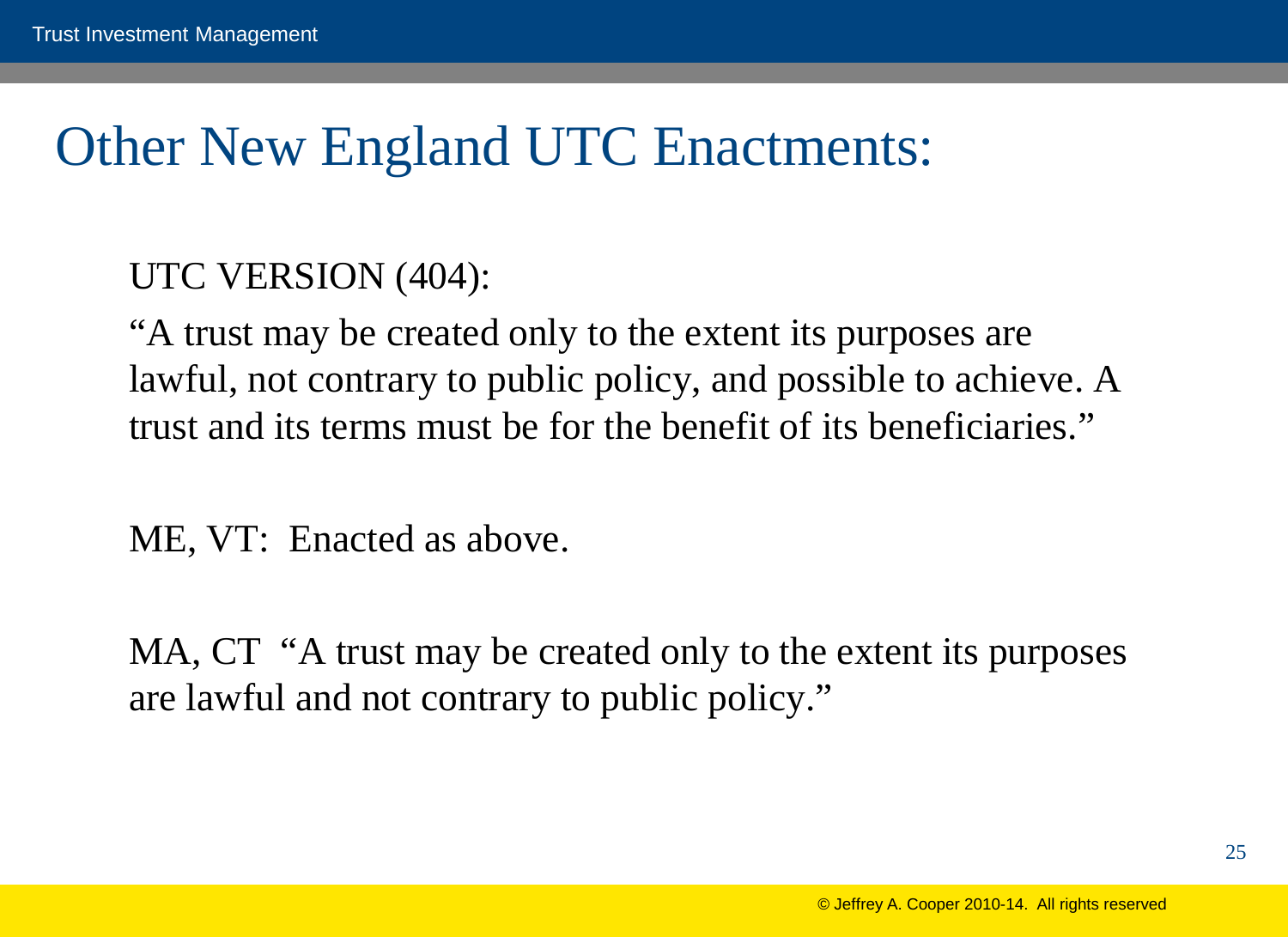# Implications for Drafting and Administration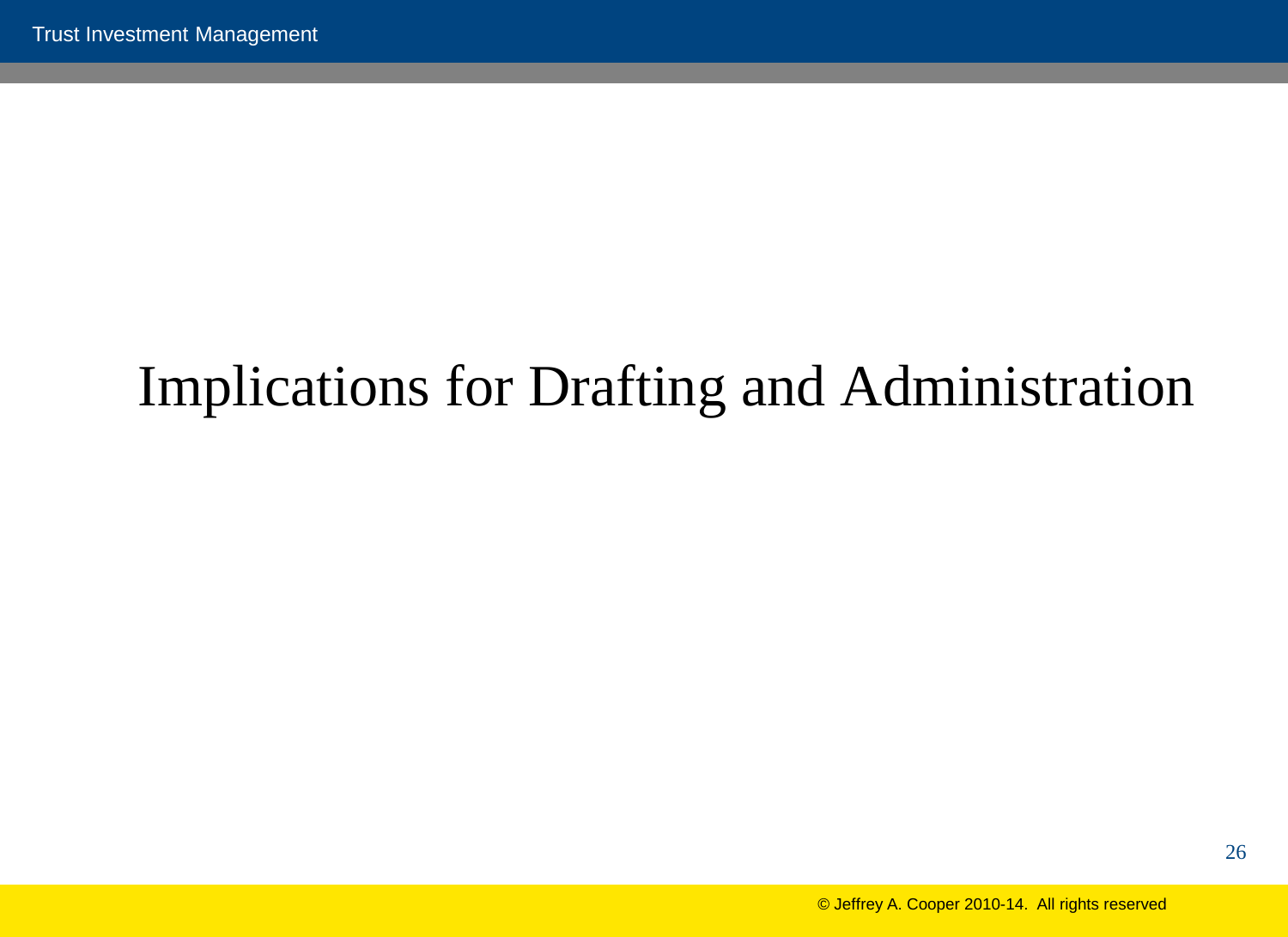#### What Did the Settlor Mean?:

Settlor funds trust entirely with ABC stock. Trust document says "I authorize my trustee to retain all stock in ABC stock without any requirement of diversification."

What does this mean?

- "My trustees may invest entirely in shares of ABC."
- "My trustees must invest entirely in shares of ABC."
- Neither of the above.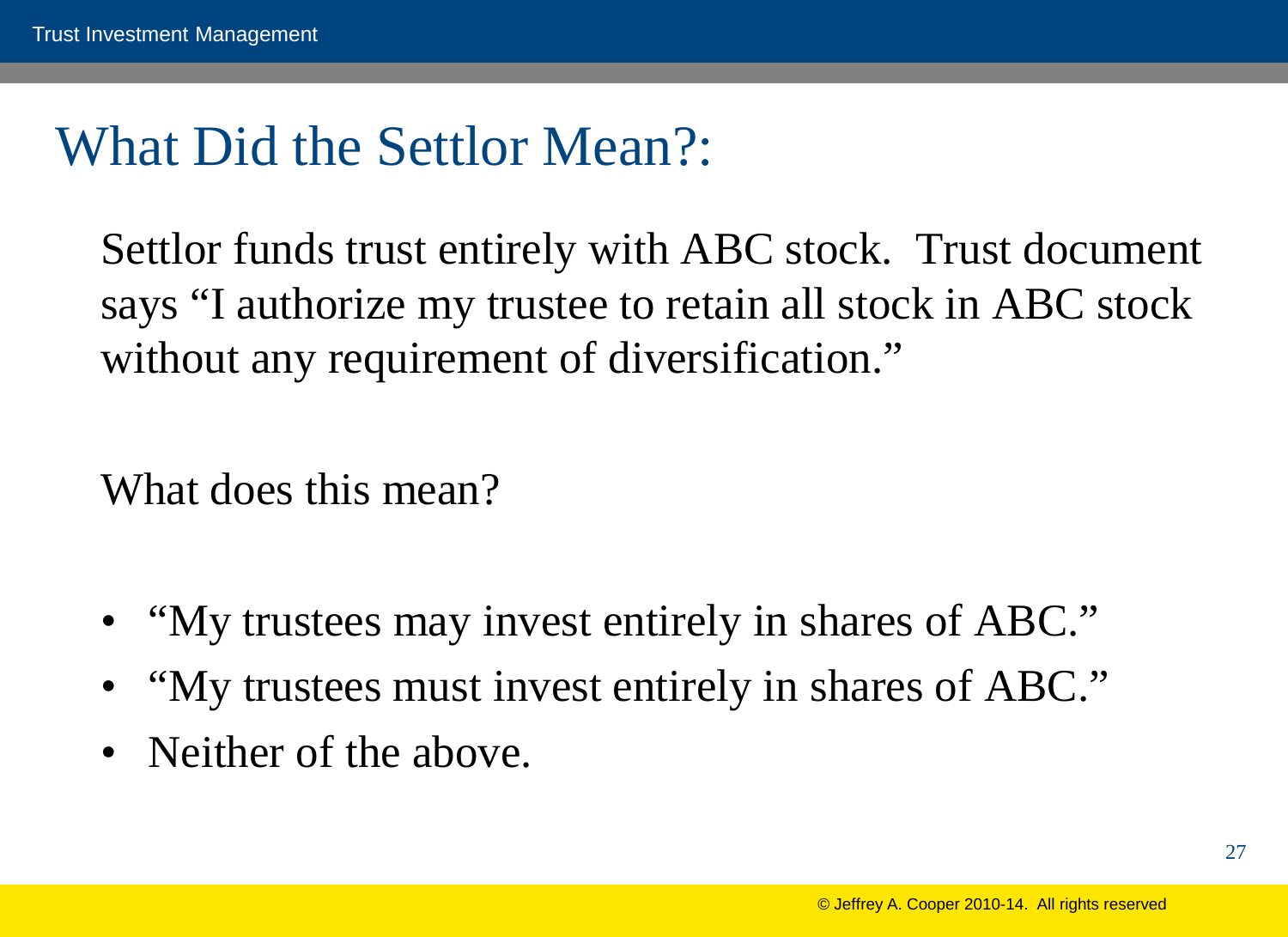#### What Will/Should the Trustee Do?:

"I built this business over 35 years and it has become a great source of pride. You clearly could make more money by liquidating the company and investing in a diversified stock portfolio. However, keeping this business intact will honor our family name and should provide you with more than enough income."

• Analyze the above under MPT, UPIA, UTC…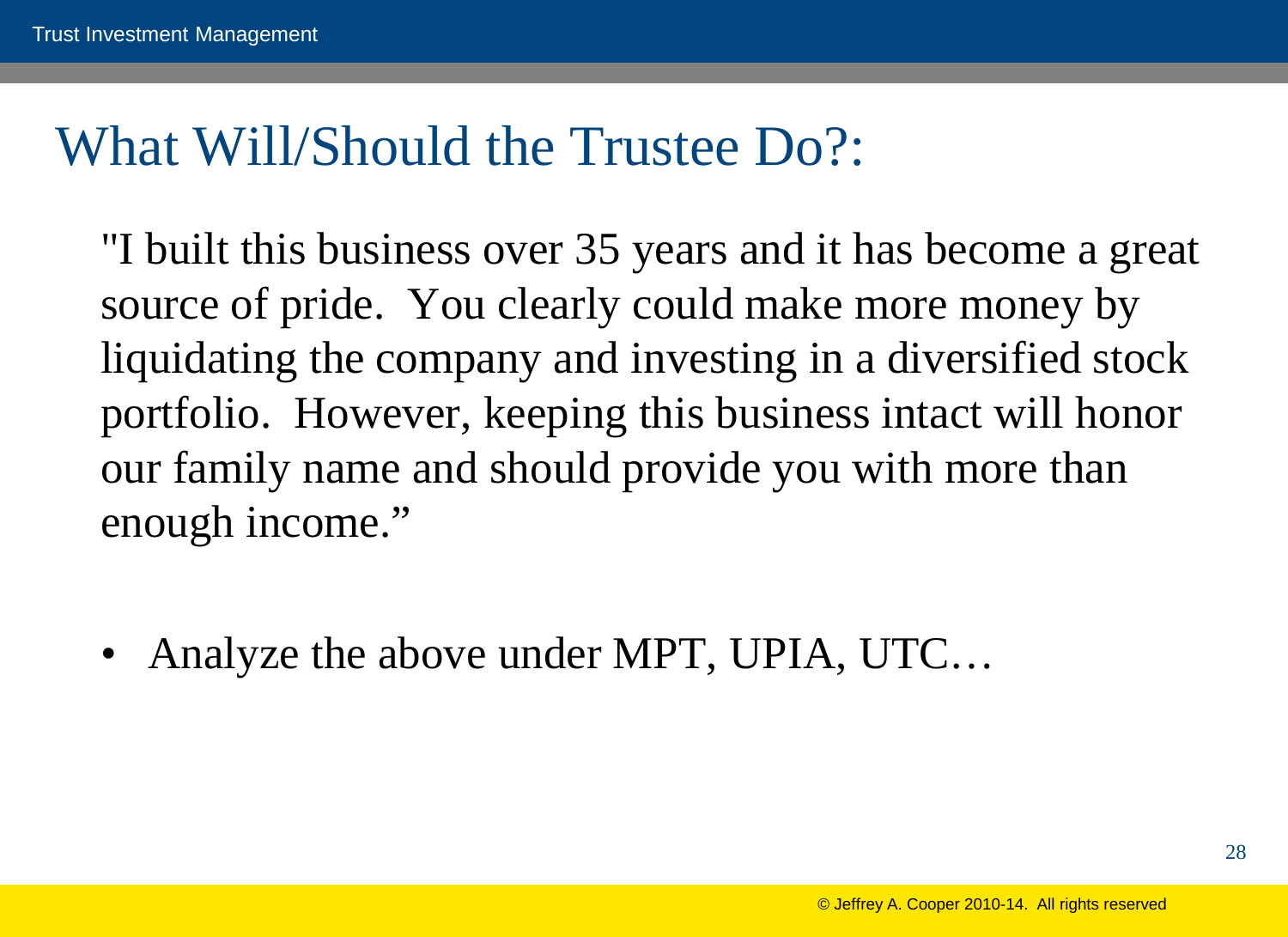- "This trust shall only hold an undiversified portfolio of life" insurance."
- "This is a GRAT. I know I'm taking a big gamble, but that's the whole point."
- "The asset is important to me for social/personal reasons. Some things are more important to me than profits."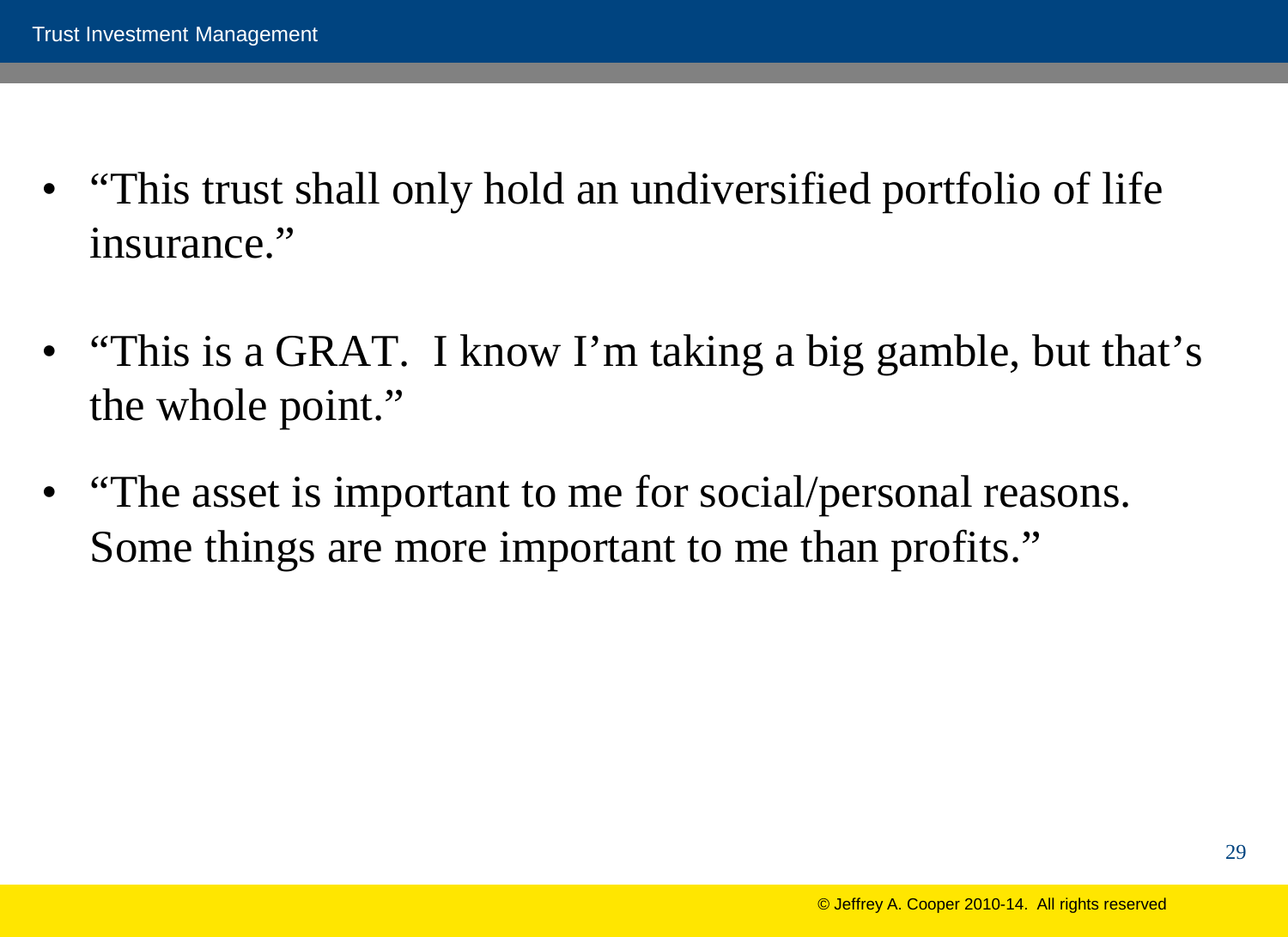# Parting Advice for Settlors, Their Lawyers, and Fiduciaries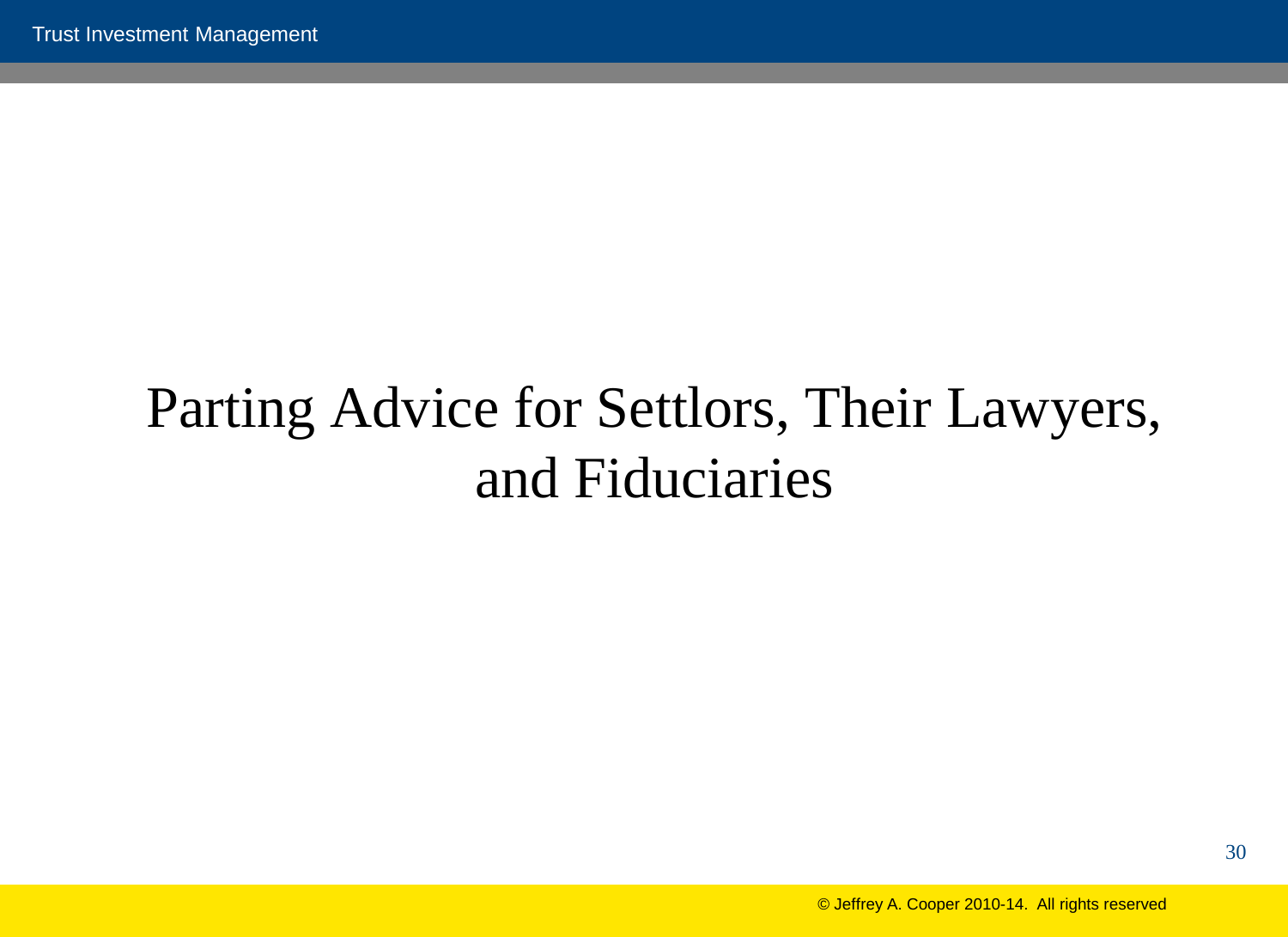## When Drafting a Trust:

- Use customized language that captures the settlor's clear intent.
- Explain and defend settlor's rationale.
- Use precise language that provides optimal guidance and/or imposes enforceable restraints.
- Understand the extent to which benefit-the-beneficiaries rule may undermine settlor's planning goals and consider alternative trust language and/or planning techniques.
- Consider all planning options, including trust language, choice of fiduciary and trust situs/governing law.